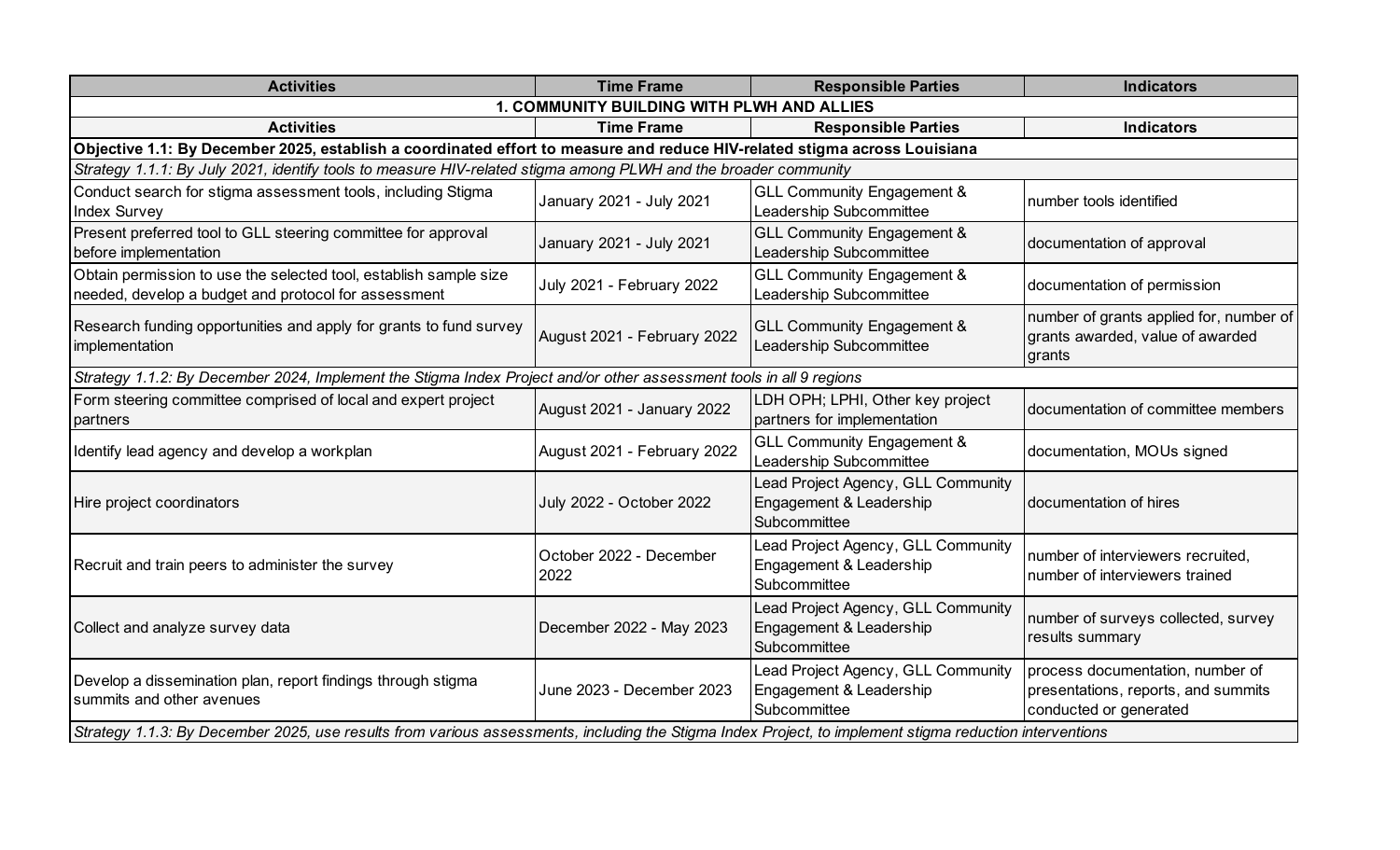| Review data and literature on stigma-reduction interventions                                                                                                                       | July 2023 - December 2023       | AETCs, Stigma Index Project steering<br>committee                                                                        | number of trainings/interventions<br>delivered, long term:                                                               |
|------------------------------------------------------------------------------------------------------------------------------------------------------------------------------------|---------------------------------|--------------------------------------------------------------------------------------------------------------------------|--------------------------------------------------------------------------------------------------------------------------|
| Tailor interventions for local and regional context and to target<br>sources found to be most stigmatizing (e.g. dental offices as per<br>results of past surveys)                 | July 2023 - December 2023       | <b>GLL Community Engagement &amp;</b><br>Leadership Subcommittee, CBO<br>partners involved in project                    | reduction in self-reported stigma,<br>baseline indicators survey sites,<br>compare change from baseline for NO<br>and BR |
| Identify and apply for funding for implementation of intervention                                                                                                                  | July 2023 - December 2023       | <b>GLL Community Engagement &amp;</b><br>Leadership Subcommittee                                                         | number of grants applied for, number of<br>grants awarded                                                                |
| Implement pilot program                                                                                                                                                            | January 2024 - December<br>2024 | Lead Project Agency,<br><b>GLL Community Engagement &amp;</b><br>Leadership Subcommittee                                 | documentation of meetings,<br>documentation of action steps and<br>progress reporting                                    |
| Re-survey PLWH and evaluate impact                                                                                                                                                 | December 2024 - May 2025        | Lead Project Agency,<br><b>GLL Community Engagement &amp;</b><br>Leadership Subcommittee                                 | documentation, comparison of baseline<br>results: % change of stigma reported,<br>change in types of stigma reported     |
| Continue routine steering committee meetings to provide support,<br>discuss progress, and examine action steps needed to use the data July 2023 - December 2025<br>to make change. |                                 | <b>GLL Community Engagement &amp;</b><br>Leadership Subcommittee, Lead<br>Agency's Stigma Index Steering<br>Committee    | documentation of meetings,<br>documentation of action steps and<br>progress reporting                                    |
| Objective 1.2: by December 2025, establish a network of people living with HIV to lead social support and advocacy efforts in every region of the state                            |                                 |                                                                                                                          |                                                                                                                          |
| Strategy 1.2.1: By December 2025, build and maintain a linked network of peer-led support groups in every region of the state                                                      |                                 |                                                                                                                          |                                                                                                                          |
| Assess funding, resources, and opportunities for collaboration to<br>build out network                                                                                             | March 2021 - December 2021      | <b>GLL Community Engagement &amp;</b><br>Leadership Subcommittee, Outreach<br>staff, CHWs, peer navigators from<br>CBO's | documentation of research, meetings                                                                                      |
| Identify funding to support a linked network of peer-led support<br>groups and a network of trained advocates including coordination<br>staff                                      | March 2021 - December 2021      | <b>GLL Community Engagement &amp;</b><br>Leadership Subcommittee                                                         | number of grants applied for, number of<br>grants awared                                                                 |
| Develop mechanism to link peer-led networks                                                                                                                                        | April 2021 - December 2021      | <b>GLL Community Engagement &amp;</b><br>Leadership Subcommittee                                                         | documentation of platform or<br>mechanism                                                                                |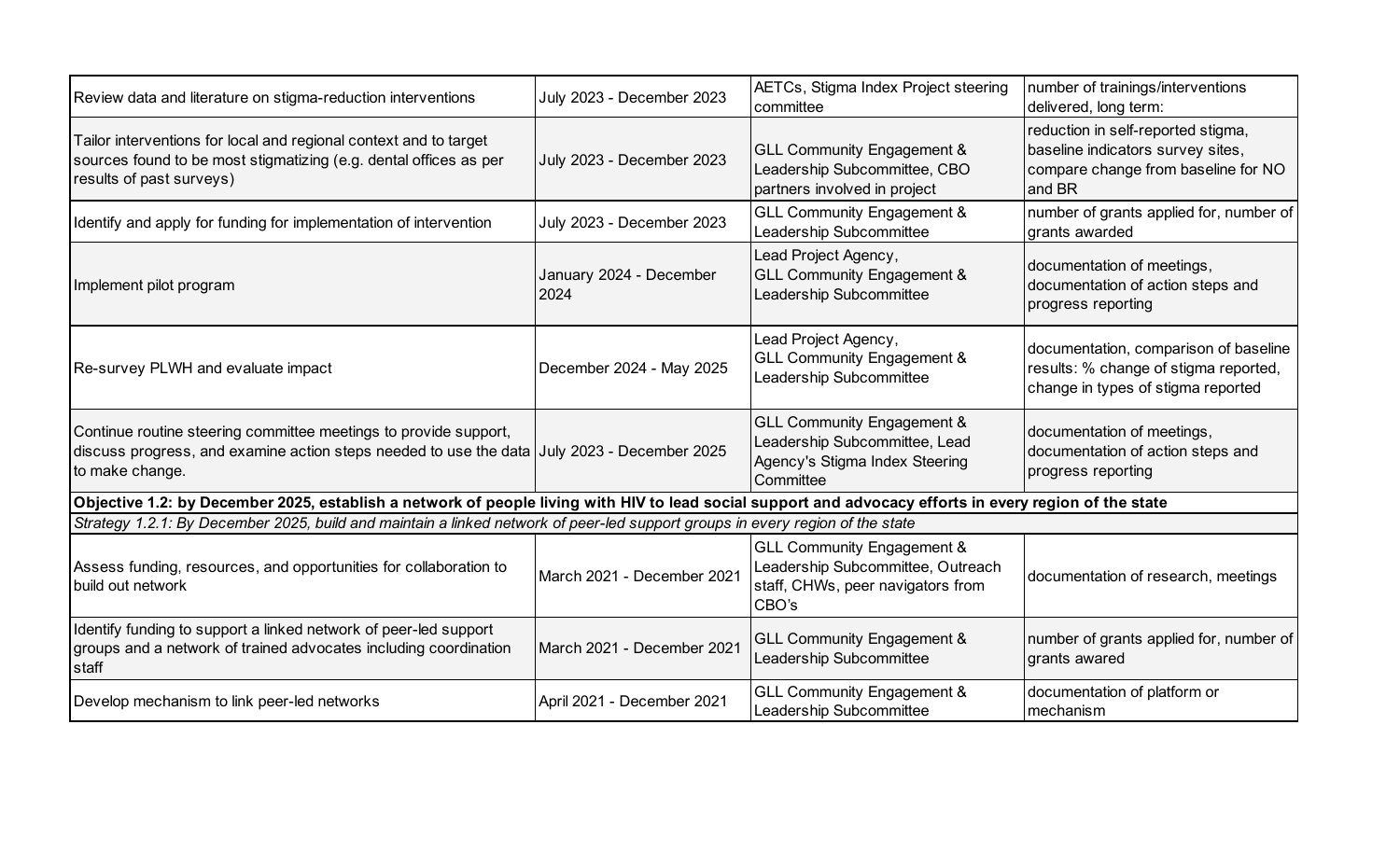| Identify point people in each region to lead their chapter, develop<br>targeted support groups and participate in regional meetings                    | March 2021 - December 2021      | Rapid Start Navigators, CBO outreach<br>staff, CHWs,<br><b>GLL Community Engagement &amp;</b><br>Leadership Subcommittee | number partners, number peers,<br>number peer leaders, number supp.<br>groups, number supp. group members,<br>number meetings per quarter, number<br>regional case managers identified and<br>trained |
|--------------------------------------------------------------------------------------------------------------------------------------------------------|---------------------------------|--------------------------------------------------------------------------------------------------------------------------|-------------------------------------------------------------------------------------------------------------------------------------------------------------------------------------------------------|
| Hire coordinator to support the network                                                                                                                | January 2022 - March 2022       | Agency TBD,<br><b>GLL Community Engagement &amp;</b><br>Leadership Subcommittee                                          | documentation of hire                                                                                                                                                                                 |
| Create communications tools including FB page, website, phone<br>tree                                                                                  | January 2022 - July 2022        | <b>GLL Community Engagement &amp;</b><br>Leadership Subcommittee, Lead<br>Agency Identified, Peers                       | number of interactions on<br>communications platforms utlized                                                                                                                                         |
| Develop toolkit for organizing peer-led network                                                                                                        | January 2022 - July 2022        | <b>GLL Community Engagement &amp;</b><br>Leadership Subcommittee, Lead<br>Agency Identified, Peers                       | toolkit                                                                                                                                                                                               |
| Provide trainings for peer facilitators                                                                                                                | July 2022 - December 2022       | <b>GLL Community Engagement &amp;</b><br>Leadership Subcommittee, Lead<br>Agency Identified, Peers                       | number peers trained                                                                                                                                                                                  |
| Develop mechanisms for feedback and accountability of regional<br>groups                                                                               | July 2022 - December 2022       | <b>GLL Community Engagement &amp;</b><br>Leadership Subcommittee, Lead<br>Agency Identified, Peers                       | documentation of process for feedback                                                                                                                                                                 |
| Strategy 1.2.2: Create and maintain a network of trained advocates to lead statewide advocacy efforts by December 2025                                 |                                 |                                                                                                                          |                                                                                                                                                                                                       |
| Identify entity to lead advocacy training and organizing efforts and/or<br>support existing networks to expand their capacity and regional<br>presence | March 2021 - December 2021      | <b>GLL Community Engagement &amp;</b><br>Leadership Subcommittee                                                         | documentation, MOU signed                                                                                                                                                                             |
| Create tool kits and training materials                                                                                                                | January 2022 - December<br>2022 | Lead Project Agency,<br><b>GLL Community Engagement &amp;</b><br>Leadership Subcommittee                                 | number of training materials developed                                                                                                                                                                |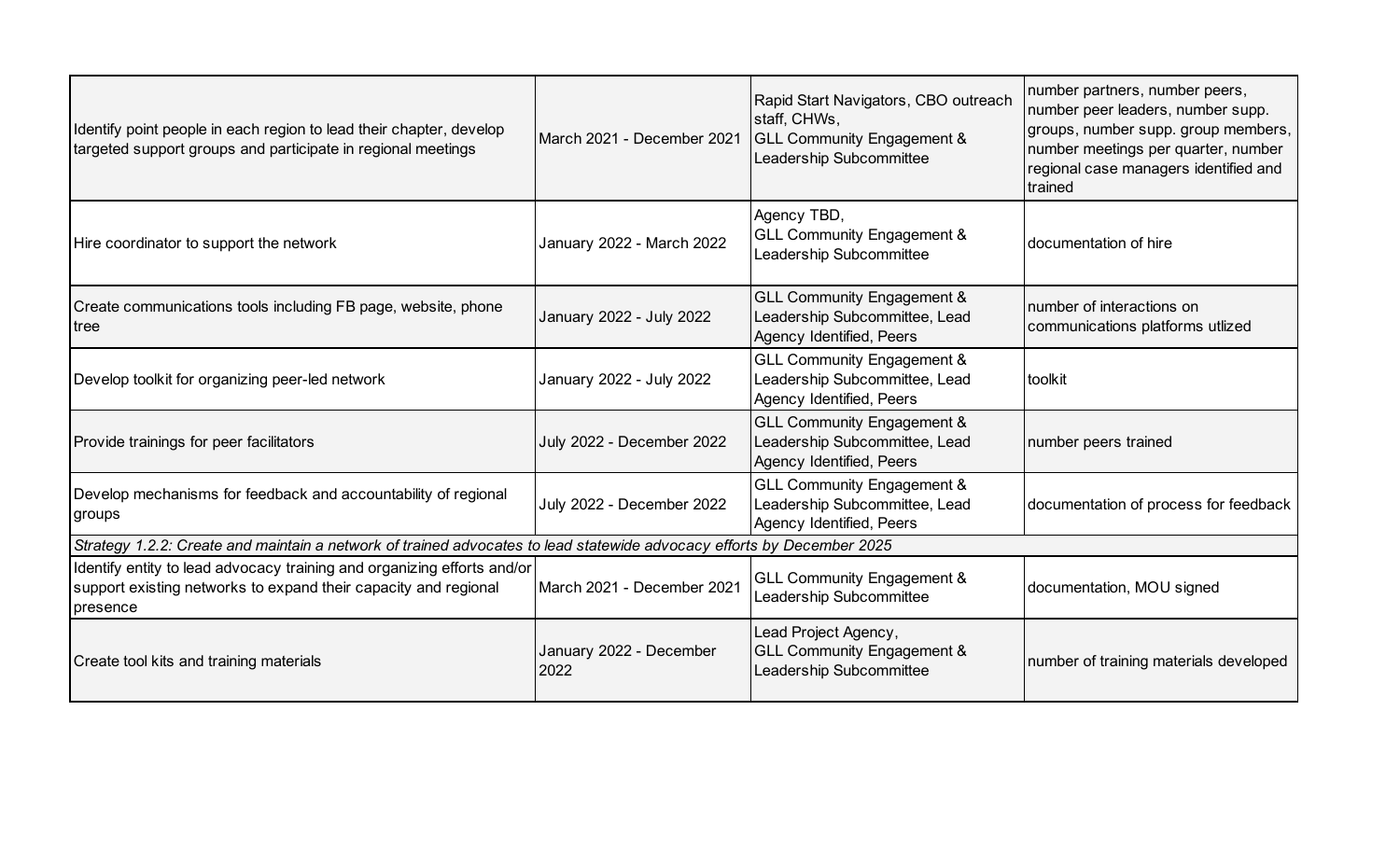| Hire project staff (coordinator and advocacy trainers)                                                                                       | January 2022 - December<br>2022   | Lead Project Agency,<br><b>GLL Community Engagement &amp;</b><br>Leadership Subcommittee                                         | number of staff members hired                                                                           |
|----------------------------------------------------------------------------------------------------------------------------------------------|-----------------------------------|----------------------------------------------------------------------------------------------------------------------------------|---------------------------------------------------------------------------------------------------------|
| Provide comprehensive advocacy training and education to regional<br>groups (Focus on local government as well as statewide efforts)         | July 2022 - December 2025         | Lead Project Agency, Peers,<br><b>GLL Community Engagement &amp;</b><br>Leadership Subcommittee                                  | number of advocates trained                                                                             |
| Establish regional chapters with paid positions for regional leads                                                                           | Jan 2022 - December 2022          | Lead Project Agency,<br><b>GLL Community Engagement &amp;</b><br>Leadership Subcommittee                                         | documentation, number of chapters<br>started, number paid positions created                             |
| Create communication mechanisms to inform network of legislation,<br>actions, news, events and to organize virtually for statewide efforts   | February 2022 - December<br>2022  | <b>GLL Community Engagement &amp;</b><br>Leadership Subcommittee, Lead<br>Agency Identified, Peers                               | documentation of communications.<br>number of events/actions, number of<br>bills sponsored              |
| Create work plan and legislative agenda for the network                                                                                      | February 2022 - Decemberl<br>2022 | <b>GLL Community Engagement &amp;</b><br>Leadership Subcommittee, Lead<br>Agency Identified, Peers                               | documentation of work plan                                                                              |
| Create mechanism for tracking legislation and researching<br>legislators                                                                     | Februrary 2022 - December<br>2022 | <b>GLL Community Engagement &amp;</b><br>Leadership Subcommittee, Lead<br>Agency Identified, Peers                               | documentation of tracking mechanism,<br>number of bills tracked                                         |
| Objective 1.3: By December 2025, mobilize allies to support advocacy and stigma reduction strategies                                         |                                   |                                                                                                                                  |                                                                                                         |
| Strategy 1.3.1: By December 2025, foster collaboration on regional level between non-traditional partners and statewide advocacy network     |                                   |                                                                                                                                  |                                                                                                         |
| Identify funding for and create community liaison position to<br>coordinate efforts and build relationships across sectors in each<br>region | January 2021 - June 2022          | <b>GLL Community Engagement &amp;</b><br>Leadership and Coalition Building<br>Subcommittees, Lead Project Agency,<br><b>SHHP</b> | documentation of funding acquired,<br>positions created, number of new hires                            |
| Engage and invite non-traditional partners from strategic sectors to<br>participate                                                          | January 2021 - December<br>2025   | <b>GLL Coalition Building and Community</b><br>Engagement & Leadership<br>Subcommittees, SHHP                                    | number of non-traditional partners<br>engaged in coalition work, number of<br>partners attending events |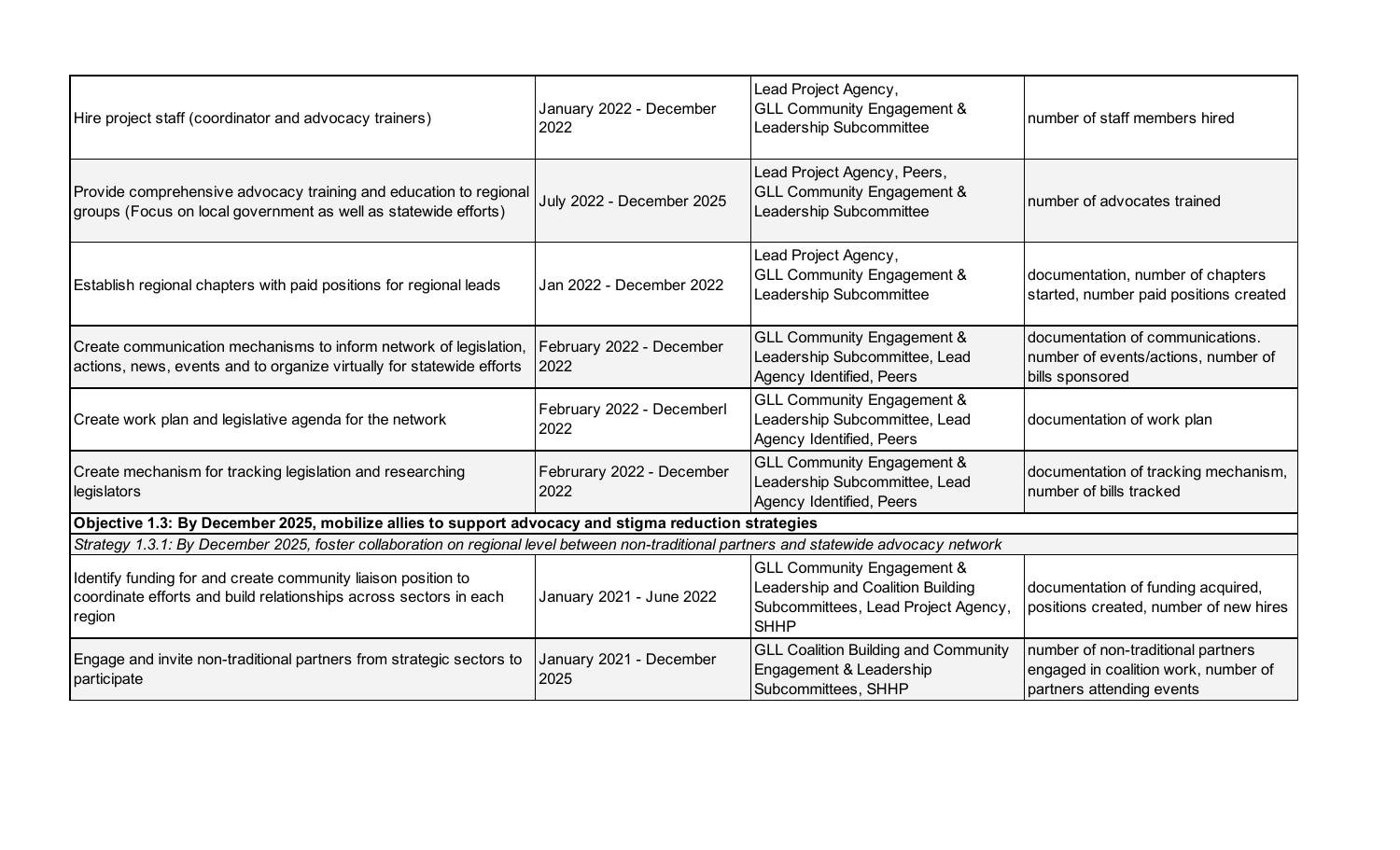| Conduct regular partner meetings in each region, create a partner<br>agreement with those involved in regional partner meetings to gain<br>commitment and outline how they benefit from the partnership                                           | June 2021 - December 2025          | <b>GLL Coalition Building and Community</b><br>Engagement & Leadership<br>Subcommittees, SHHP                                                            | number of meetings with new partners,<br>number of new partners engaged in<br>planning groups, number of partners'<br>meetings attended, |
|---------------------------------------------------------------------------------------------------------------------------------------------------------------------------------------------------------------------------------------------------|------------------------------------|----------------------------------------------------------------------------------------------------------------------------------------------------------|------------------------------------------------------------------------------------------------------------------------------------------|
| Create and provide trainings, and continued engagement<br>opportunities with allies at task forces, planning bodies, CABs,<br>health providers, community organizations to ensure they have<br>clear understanding of what it means to be an ally | June 2021 - December 2025          | <b>GLL Community Engagement &amp;</b><br>Leadership and Coalition Building<br>Subcommittees, Lead Project Agency<br><b>SHHP</b>                          | number of trainings provided, number<br>of engagements with allies and non-<br>traditional partners                                      |
|                                                                                                                                                                                                                                                   | 2. PREVENTION EDUCATION AND STIGMA |                                                                                                                                                          |                                                                                                                                          |
| <b>Activities</b>                                                                                                                                                                                                                                 | <b>Time Frame</b>                  | <b>Responsible Parties</b>                                                                                                                               | <b>Metrics</b>                                                                                                                           |
| Objective 2.1: By December 2025, increase the number of people who are screened for PrEP by 50%.                                                                                                                                                  |                                    |                                                                                                                                                          |                                                                                                                                          |
| Strategy 2.1.1: By December 2025, increase the number of PrEP providers by 50%                                                                                                                                                                    |                                    |                                                                                                                                                          |                                                                                                                                          |
| Provide training on PrEP and nPEP management to MDs, NPs, and<br>OB/GYN in the community                                                                                                                                                          | January 2021 - December<br>2025    | AETCs, SHHP Providers and staff,<br><b>GLL Monitoring &amp; Evaluation</b><br>Subcommittee                                                               | number of providers that attended PrEP<br>and nPEP trainings, Number of<br>trainings held, number of regions with<br>trainings           |
| Provide training on PrEP and nPEP management to medical and<br>nurse practitioner education training programs                                                                                                                                     | January 2021 - December<br>2025    | <b>AETCs, GLL Monitoring &amp; Evaluation</b><br>Subcommittee                                                                                            | number of schools with curricula that<br>includes training on PrEP and nPEP,<br>Number of trainings held                                 |
| Strategy 2.1.2: By December 2025, increase the number of people who are enrolled in TelePrEP by 50%                                                                                                                                               |                                    |                                                                                                                                                          |                                                                                                                                          |
| Include TelePrEP in all HIV marketing campaigns (see Objective 1,<br>Strategy 3)                                                                                                                                                                  | January 2021 - December<br>2025    | SHHP Marketing Team, TelePrEP<br>navigators, and provider outreach staff<br><b>GLL PR &amp; Marketing Subcommitee</b>                                    | number of social marketing campaigns<br>conducted, proportion of social<br>marketing campaigns that include PrEP<br>messaging            |
| Conduct provider and CBO outreach to ensure knowledge of PrEP<br>and TelePrEP services, particularly in rural areas                                                                                                                               | January 2021 - December<br>2025    | SHHP TelePrEP Navigator, Health<br>Equity Supervisor, GLL Monitoring &<br><b>Evaluation Subcommittee</b>                                                 | number of providers detailed about<br>PrEP, number of CBO staff trained on<br>PrEP and telePrEP                                          |
| Ensure PrEP is included in telehealth offerings through providers<br>outside OPH TelePrEP program                                                                                                                                                 | December 2021 - December<br>2025   | SHHP TelePrEP Navigator, Health<br>Equity Supervisor, Centralized Linkage<br>Coordinators (Orleans), GLL Access to<br>Care & Smaller Cities Subcommittee | number of PrEP notices/alerts sent<br>through statewide medical associations<br>supporting PrEP in telehealth provision                  |
| Strategy 2.1.3: Increase the number of people from priority populations who are screened for PrEP by 50% by Dec 2025                                                                                                                              |                                    |                                                                                                                                                          |                                                                                                                                          |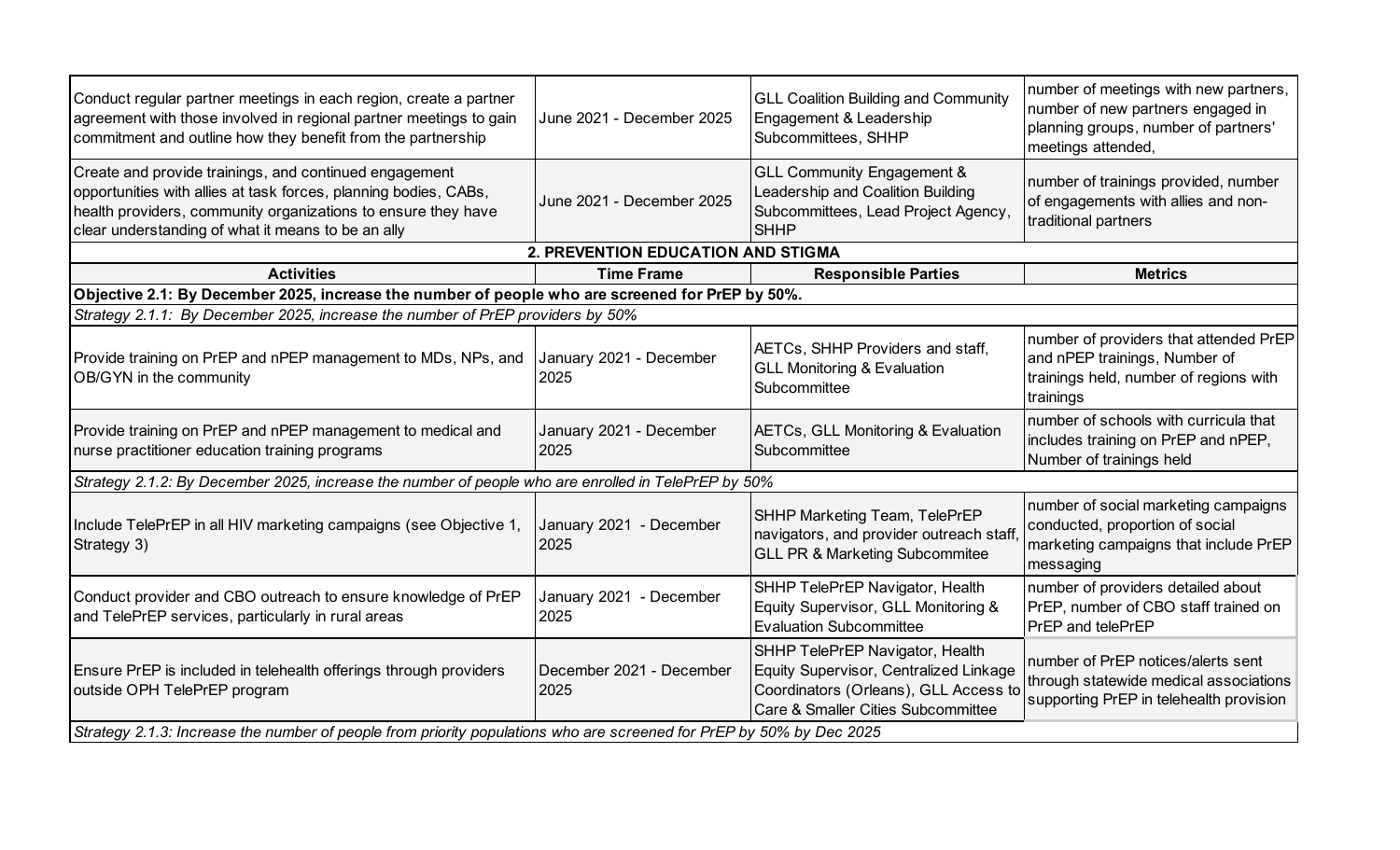| Determine baseline usage of PrEP among priority populations                                                                                                                                                                           | January 2021 - February<br>2021           | SHHP Prevention, GLL Monitoring &<br><b>Evaluation Subcommitee</b>                                      | number of people using PrEP, number<br>of people screened for PrEP, number of<br>clients enrollled in TelePrEP program, |  |
|---------------------------------------------------------------------------------------------------------------------------------------------------------------------------------------------------------------------------------------|-------------------------------------------|---------------------------------------------------------------------------------------------------------|-------------------------------------------------------------------------------------------------------------------------|--|
| Conduct focus groups or survey for providers and priority<br>populations, on knowledge & attitudes around PrEP and prescribing                                                                                                        | January 2022 - July 2022                  | <b>GLL Monitoring &amp; Evaluation</b><br>Subcommittee, Statewide HIV CQI<br>Group,                     | number of provider focus groups<br>conducted, Number of surveys<br>collected                                            |  |
| Use findings from Black Women and PrEP study, PrEP survey, etc.<br>to develop a marketing plan                                                                                                                                        | August 2022 - December 2022               | <b>GLL PR &amp; Marketing Subcommitte,</b><br>PLWH, SHHP Marketing CAB                                  | Documentation of marketing plans<br>developed                                                                           |  |
| Conduct at least one public health campaign statewide (for each<br>population) that focuses on 1) young gay and bisexual men of color<br>2) people who are transgender and 3) Black women (build on Black<br>Women and PrEP campaign) | Annually, January 2022 -<br>December 2025 | SHHP, CBOs, GLL PR & Marketing<br>Subcommittee                                                          | number of targeted campaigns, number<br>of campaign events                                                              |  |
| Conduct provider education on screening for PrEP for priority<br>populations                                                                                                                                                          | January 2021 - December<br>2025           | SHHP, AETCs, GLL Monitoring &<br><b>Evaluation Subcommittee</b>                                         | number of trainings conducted, number<br>of people trained, number of<br>regions/sites trained                          |  |
| Black Women and PrEP Influencers to promote awareness and<br>provide outreach to faith-based communities and young women's<br>groups                                                                                                  | January 2021 - December<br>2025           | Black Women & PrEP Influencers, GLL<br>Monitoring & Evaluation Subcommittee                             | number of Influencers, number of<br>outreach encounters with faith-based<br>organizations and women's groups            |  |
| Objective 2.2: Increase the number of people in Louisana who know their HIV status to at least 90% and reduce the number of new infections by 75%                                                                                     |                                           |                                                                                                         |                                                                                                                         |  |
| Strategy 2.2.1: By December 2025, increase number of individual ERs/FQHCs providing routine, opt-out testing for HIV and HCV by 30%                                                                                                   |                                           |                                                                                                         |                                                                                                                         |  |
| Provide information and tool kits to offer routine HIV/STI/HCV<br>screening based on CDC guidelines                                                                                                                                   | January 2021 - December<br>2025           | AETCs, SHHP, GLL Monitoring &<br><b>Evaluation Subcommittee</b>                                         | number of toolkits disseminated                                                                                         |  |
| Assess capacity of new clinics providing testing and/or services,<br>offer TA as needed                                                                                                                                               | January 2021 - December<br>2025           | AETCs, SHHP, GLL Access to Care &<br><b>Smaller Cities Subcommittee</b>                                 | number of new clinics providing<br>screening as a result of TA provided                                                 |  |
| Create order sets for EPIC, Centricity and other popular EMR<br>systems                                                                                                                                                               | January 2023 - March 2023                 | <b>GLL Monitoring &amp; Evaluation</b><br>Subcommittee, ER staff, med IT depts,<br><b>EMR</b> providers | number of EMR order sets completed,                                                                                     |  |
| Identify healthcare providers to serve as routine, opt-out testing<br>champions to encourage buy-in from providers                                                                                                                    | January 2023 - March 2023                 | SHHP, CBOs, GLL Access to Care &<br><b>Smaller Cities Subcommittee</b>                                  | number of new health care sites<br>providing routine opt-out screening                                                  |  |
| Strategy 2.2.2: By December 2025, increase knowledge of testing availability through targeted series of community-focused campaigns throughout the state                                                                              |                                           |                                                                                                         |                                                                                                                         |  |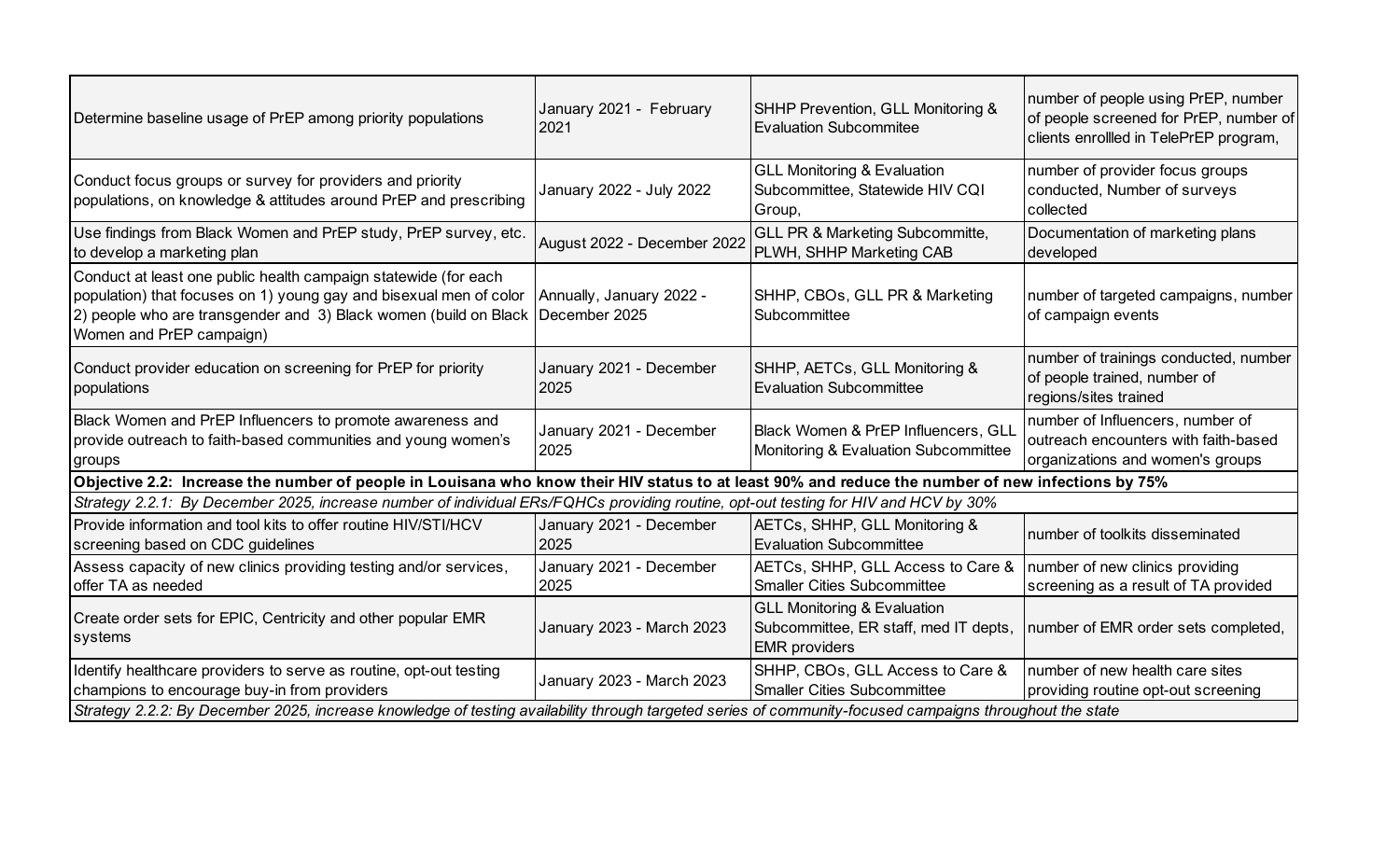| Organize 2 health fairs with testing/education in each region                                                                                                                                                    | Annually, January 2021 -<br>December 2025 | <b>OPH Regional Operations/PHUs,</b><br>SHHP, GLL Access to Care & Smaller<br><b>Citites Subcommittee</b>                        | number of health fairs conducted,<br>number of tests administered at events                                                                                                           |
|------------------------------------------------------------------------------------------------------------------------------------------------------------------------------------------------------------------|-------------------------------------------|----------------------------------------------------------------------------------------------------------------------------------|---------------------------------------------------------------------------------------------------------------------------------------------------------------------------------------|
| Foster relationships with alternative venues (barbershops, salons,<br>corner stores, churches, community centers) to organize testing<br>days and serve as outposts for resources (information, condoms,<br>etc) | January 2021 - December<br>2025           | CBOs, GLL Coalition Building &<br><b>Advocacy Subcommittee</b>                                                                   | number partnerships/agreements<br>created, number of new testing venues,<br>number of venue-based testing events,<br>number of tests administered through<br>non-traditional partners |
| Establish opportunities for home-based, self-testing                                                                                                                                                             | January 2021 - June 2022                  | CBOs, FQHCs, SHHP, GLL Access to<br>Care & Smaller Cities Subcommittee                                                           | number of providers offering home-<br>based testing, number of self-<br>administered tests provided                                                                                   |
| Strategy 2.2.3: By December 2025, partner with 5 new correctional agencies to expand testing and access to other HIV prevention tools                                                                            |                                           |                                                                                                                                  |                                                                                                                                                                                       |
| Create policy standards/standards of care/minimum essential<br>services for testing, condom access, PrEP, PEP                                                                                                    | January 2021 - September<br>2021          | SHHP, GLL Coalition Building &<br>Advocacy Subcommittee, Carceral<br>systems, prison advocates, Medicaid<br>Office, PPHC members | number of standards created                                                                                                                                                           |
| Prioritize which jails and prisons to focus on implementing opt-out<br>testing                                                                                                                                   | January 2021 - December<br>2025           | SHHP, Department of Corrections, GLL number of jails and prisons prioritized<br>Monitoring & Evaluation Committee                | for testing                                                                                                                                                                           |
| Implement opt-out HIV/HCV and syphilis testing in prisons and jails                                                                                                                                              | January 2021 - December<br>2025           | SHHP, Department of Corrections, GLL number of correctional settings where<br>Monitoring & Evaluation Committee                  | opt-out testing is occuring                                                                                                                                                           |
| Expand linkage to care to 1) facilitate access to ARVs for individuals<br>entering or exiting correctional facilities 2) to provide adherence<br>support and 3) to monitor changes in Medicaid and insurance     | January 2021 - December<br>2022           | SHHP, Department of Corrections, GLL<br><b>Access to Care Subcommittee</b>                                                       | number of people linked to care upon<br>release, number provided adherence<br>support in jail/prison, number of jails<br>offering adherence support                                   |
| Advocate for CHW positions for prison work programs to provide<br>peer linkage to care & harm reduction counseling                                                                                               | January 2022 - December<br>2024           | SHHP, GLL Coalition Building &<br>Advocacy Subcommitee, Community<br>Advocates, Corrections Staff                                | number of peer advocate positions<br>created                                                                                                                                          |
| Create certification program for prison peer CHWs and linkage to<br>job-readiness programs for parole/probation for incarcerated<br>persons set to be released                                                   | January 2022 - December<br>2024           | LACHON, GLL Coalition Building &<br><b>Advocacy Subcommitee</b>                                                                  | numberof certification programs<br>created, number of people linked to job<br>readiness programs upon release                                                                         |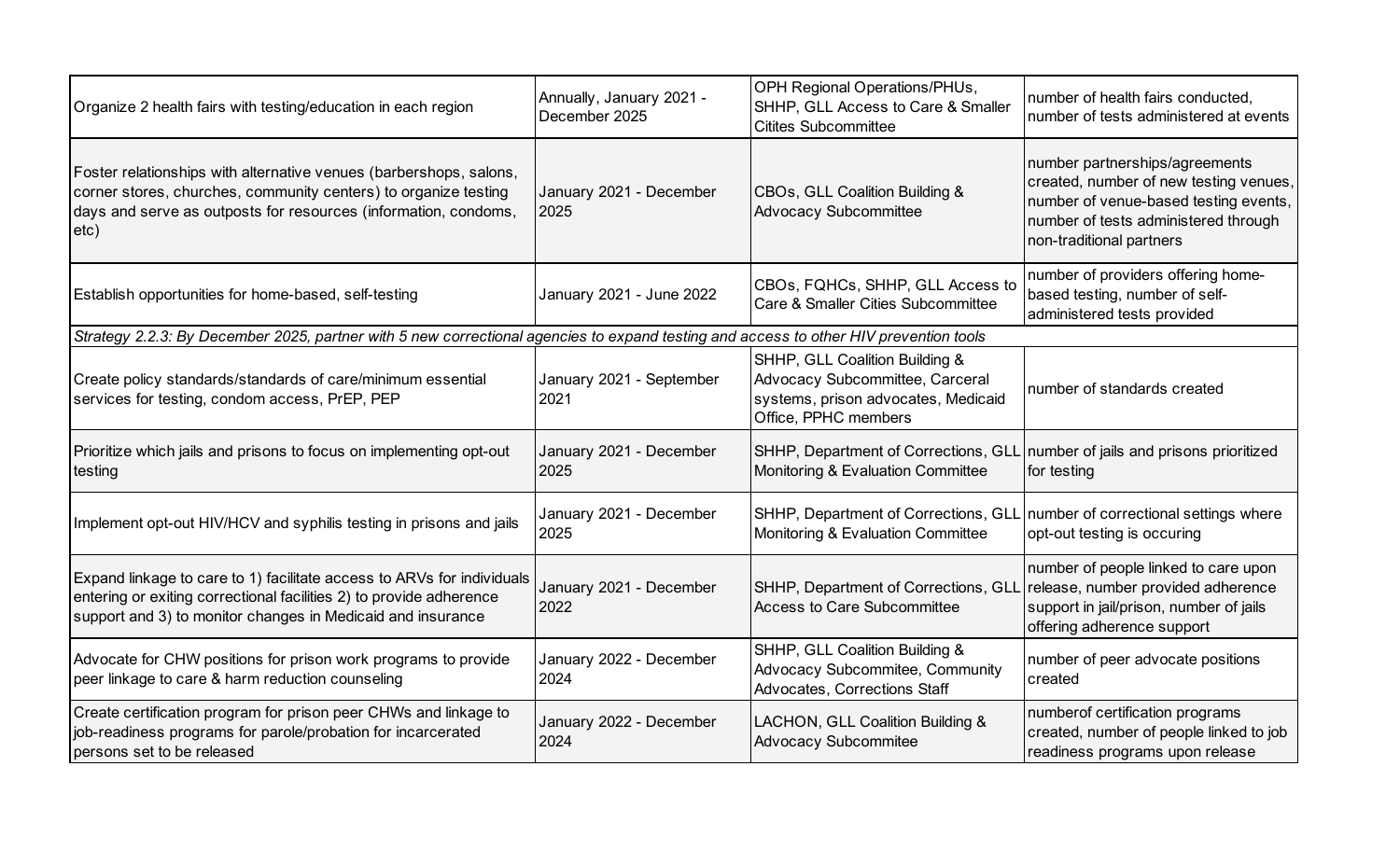|                                                                                                                                                                                                                                                                    | Objective 2.3: By December 2025, expand community-based outreach (including virtual) throughout the state, with emphasis on rural areas |                                                                                                                                                                                                        |                                                                       |  |
|--------------------------------------------------------------------------------------------------------------------------------------------------------------------------------------------------------------------------------------------------------------------|-----------------------------------------------------------------------------------------------------------------------------------------|--------------------------------------------------------------------------------------------------------------------------------------------------------------------------------------------------------|-----------------------------------------------------------------------|--|
| Strategy 2.3.1: By December 2025, establish CHW teams in each public health region of the state to provide education, testing, and linkage to care and services                                                                                                    |                                                                                                                                         |                                                                                                                                                                                                        |                                                                       |  |
| Identify funding for additional CHW positions in each region                                                                                                                                                                                                       | January 2021 - June 2022                                                                                                                | <b>GLL GLL Community Engagement &amp;</b><br>Leadership Subcommittee, Louisiana<br><b>CHW Workforce Commission, SHHP</b>                                                                               | number of CHW hired in each region                                    |  |
| Partner with State CHW Program, LACHON and others to hire and<br>train CHWs                                                                                                                                                                                        | January 2022 - December<br>2022                                                                                                         | <b>GLL GLL Community Engagement &amp;</b><br>Leadership Subcommittee, Job1, Strive   number of trained CHWs; number of<br>NOLA, Job Corps, Goodwill, LACHON, Itrainings offered to CHWs<br><b>SHHP</b> |                                                                       |  |
| Ensure that all Louisiana CHWs are cross trained, specifically in<br>HIV/HCV/STI screening and linkage                                                                                                                                                             | January 2022 - December<br>2025                                                                                                         | SHHP Training Team, GLL GLL<br>Community Engagement & Leadership<br>Subcommittee                                                                                                                       | number of HIV/HCV/STI trainings                                       |  |
| Increase the number of CHW encounters at or near colleges,<br>universities, high schools, jails, and prisons                                                                                                                                                       | January 2022 - December<br>2025                                                                                                         | SHHP CHWs, GLL GLL Community<br>Engagement & Leadership<br>Subcommittee                                                                                                                                | number of encounters within priority<br>areas                         |  |
| Strategy 2.3.2: By December 2025, have a 50% increase in health-focused community event participation (defined as outreach, education sessions, health fairs, house parties, as<br>well as through virtual platforms/social media), that have an HIV/HCV/STI focus |                                                                                                                                         |                                                                                                                                                                                                        |                                                                       |  |
| Establish and find funding to support CABs or workgroups in each<br>region to partner with local CBOs to foster community involvement                                                                                                                              | January 2021 - June 2022                                                                                                                | <b>GLL Community Engagement and</b><br>Monitoring & Evaluation<br>Subcommittees, CBO staff, SHHP,<br><b>CHWs</b>                                                                                       | Amount of funding identified; number of<br>CABs established statewide |  |
| CABs will lead or join others to support community events re:<br>HIV/STI/HCV prevention and awareness. CABs will also work to<br>ensure event success and maximize participation                                                                                   | January 2022 - December<br>2025                                                                                                         | <b>GLL Community Engagement and</b><br>Monitoring & Evaluation<br>Subcommittees, CBO staff, SHHP,<br><b>CHWs</b>                                                                                       | number of community events held<br>throughout the state               |  |
| Objective 2.4 Increase number of adolescents who have access to comprehensive sex education and prevention tools.                                                                                                                                                  |                                                                                                                                         |                                                                                                                                                                                                        |                                                                       |  |
| Strategy 2.4.1: By December 2025, increase the number of local education authorities (LEA) providing age-appropriate comprehensive sex education to all students by 75%                                                                                            |                                                                                                                                         |                                                                                                                                                                                                        |                                                                       |  |
| Survey LEAs to assess readiness to implement sex education                                                                                                                                                                                                         | January 2021 - December<br>2021                                                                                                         | <b>GLL Coalition Building &amp; Advocacy</b><br>Subcommittee, LPHI, Newcomb<br>Center, IWES                                                                                                            | number of surveys disseminated and<br>collected                       |  |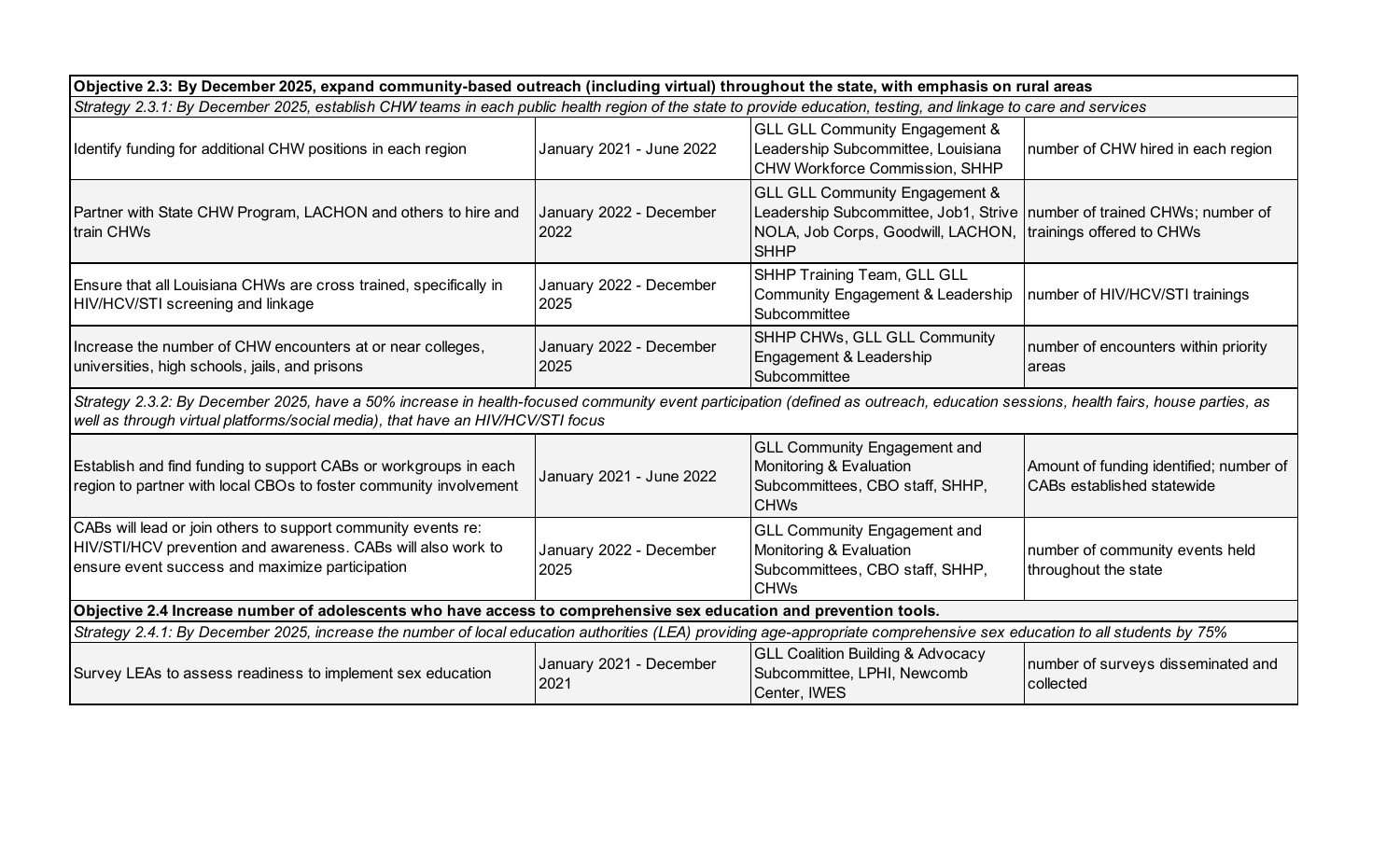| Present information on HIV/STI rates and information on survey<br>results of parental attitudes about school-based sex education to<br>each LEA and to each parent advisory group within the designated<br>LEAs Community partners will attend  | January 2021 - December<br>2022 | <b>GLL Coalition Building &amp; Advocacy</b><br>Subcommittee, SHHP, LPHI, Tulane<br>Newcomb Center, LARHC, IWES                | number of meetings/presentations                                                                                                              |
|-------------------------------------------------------------------------------------------------------------------------------------------------------------------------------------------------------------------------------------------------|---------------------------------|--------------------------------------------------------------------------------------------------------------------------------|-----------------------------------------------------------------------------------------------------------------------------------------------|
| Provide comprehensive sex education to a minimum of 50% of<br>LEAs in Louisiana that serve a majority Black, Latinx, and other<br>youth of color                                                                                                |                                 | <b>GLL Coalition Building &amp; Advocacy</b><br>August 2022 - December 2025 Subcommittee, Key CBOs working on<br>sex education | number of students enrolled in<br>program; percent change in number of<br>students in priority population receiving<br>"comprehensive sex ed" |
| Community partners will develop an online, community-tailored,<br>comprehensive sex education curriculum                                                                                                                                        | January 2021 - December<br>2022 | IWES, AETCs, LPHI, GLL Coalition<br><b>Building &amp; Advocacy Subcommittee</b>                                                | number of online curricula developed;<br>number of meetings to develop online<br>curriculum                                                   |
| Implement online curriculum with students in each LEA                                                                                                                                                                                           | January 2021 - December<br>2025 | IWES, AETCs, LPHI, GLL Coalition<br>Building & Advocacy Subcommittee                                                           | number of students accessing online<br>content                                                                                                |
| Strategy 2.4.2: Advocate for updates to sex education policies at State and LEA level to require medically accurate, age-appropriate, inclusive, "comprehensive" sex education to be<br>provided in public/charter schools (Grades K-12)        |                                 |                                                                                                                                |                                                                                                                                               |
| Collaborate with members of HIV/HCV Commission, LAAN, LA<br>Adolescent Reproductive Health Coalition, and other advocacy<br>networks to define legislative agenda & strategy to organize, build<br>support and to advocate at state/local level | January 2021 - June 2022        | <b>GLL Coalition Building &amp; Advocacy</b><br>Subcommittee, LAAN, LARHC,<br><b>HIV/HCV Commission</b>                        | Process documentation: creating of<br>workgroup and number of meetings,<br>development of legislative agenda,<br>advocacy strategy            |
| Use existing data and/or conduct focus groups/surveys on<br>community/parental support for sex education, as needed and use<br>evidence to provide education/training to policymakers                                                           | January 2022 - December<br>2022 | LPHI, Newcomb Center, members of<br>LARHC, GLL Coalition Building &<br><b>Advocacy Subcommittee</b>                            | number of focus groups, number of<br>participants, number of policymakers<br>met with/provided education/materials                            |
| Participate in Legislative Awareness Days to educate lawmakers on Annually, January 2021 -<br>our communities' needs                                                                                                                            | December 2025                   | All stakeholders, community<br>advocates, PLWH, GLL Coalition<br><b>Building &amp; Advocacy Subcommittee</b>                   | Documentation of participation, list of<br>coalition partners, number of attendees                                                            |
| Advocate for YRBS (including sexual health/risk questions) to be<br>conducted in high schools                                                                                                                                                   | January 2022 - December<br>2025 | All stakeholders, community<br>advocates, PLWH, LARHC, GLL<br>Coalition Building & Advocacy<br>Subcommittee                    | Documentation of advocacy activities                                                                                                          |
| Objective 2.5: By December 2025, ensure SSPs are operational in all 9 public health regions                                                                                                                                                     |                                 |                                                                                                                                |                                                                                                                                               |
| Strategy 2.5.1a: By December 2022, increase to 66% (6 of 9) number of regions that have SSP                                                                                                                                                     |                                 |                                                                                                                                |                                                                                                                                               |
| Strategy 2.5.1b: By December 2023, add 2 additional regions with providers of SSP                                                                                                                                                               |                                 |                                                                                                                                |                                                                                                                                               |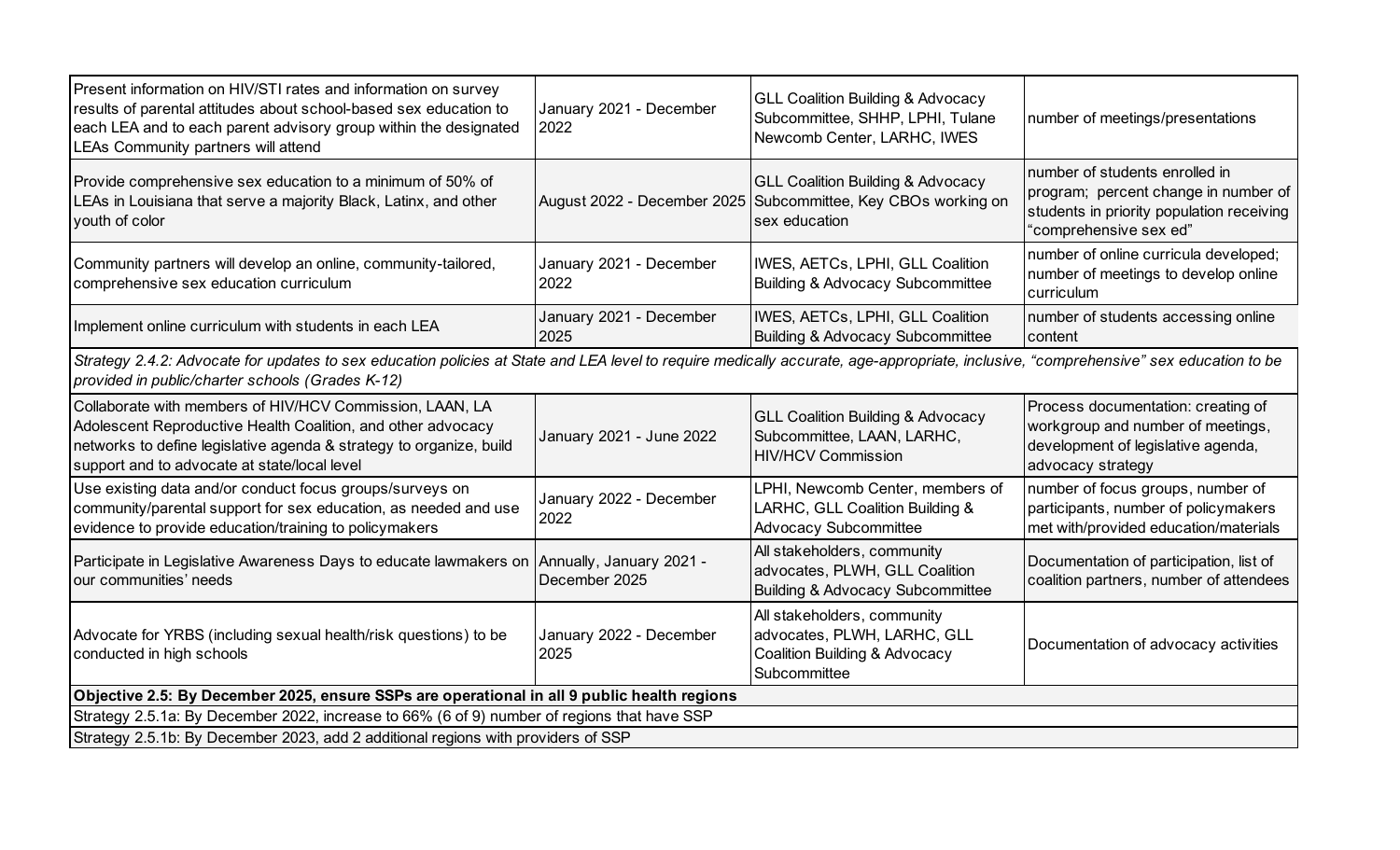| Identify and create harm reduction information materials to inform<br>local politicians, community members and CBOs of current laws,<br>public health and safety benefits of providing HR materials/syringes | January 2021 - December<br>2023 | SHHP, Harm Reduction Agencies<br>across Louisiana, GLL PR & Marketing<br>Subcommittee, SSP CABs                               | number of harm reduction materials<br>created and identified, Number of harm<br>reduction materials distributed, number<br>of regions with distribution sites,<br>number of politicians releasing public<br>statement |
|--------------------------------------------------------------------------------------------------------------------------------------------------------------------------------------------------------------|---------------------------------|-------------------------------------------------------------------------------------------------------------------------------|-----------------------------------------------------------------------------------------------------------------------------------------------------------------------------------------------------------------------|
| Reconvene a statewide hepatitis coalition with expanded focus on<br>the needs of people who use drugs, co-infected individuals, and<br><b>Harm Reduction</b>                                                 | January 2022 - December<br>2022 | SHHP, Harm Reduction Agencies<br>across Louisiana, GLL Coalition<br><b>Building &amp; Advocacy Subcommittee</b>               | number of meetings of statewide<br>hepatitis or harm reduction coalition                                                                                                                                              |
| Create grassroots advocacy campaign/movement to increase<br>access to and awareness of services for people who use drugs to<br>decriminalize drug use/carrying paraphernalia                                 | July 2021 - June 2022           | <b>SHHP Statewide Harm Reduction</b><br>Coordinator, Local SSPs, GLL Coalition<br><b>Building &amp; Advocacy Subcommittee</b> | number of advocacy campaigns,<br>number of placement sites for<br>campaign materials, types of materials<br>distributed                                                                                               |
| Advocate for statewide legislation to remove local ordinances<br>requirement to allow for SSP                                                                                                                | January 2021 - June 2024        | <b>GLL Coalition Buidling Subcommittee,</b><br>SSP CABs, local SSPs, local<br>govermment                                      | number of bills/city ordinances passed                                                                                                                                                                                |
| Identify legislators, city council members, and other advocates to<br>write and introduce policies to allow for SSPs statewide                                                                               | January 2022 - June 2024        | SSP CABs, local SSPs, local<br>government champions, GLL Coalition<br><b>Building &amp; Advocacy Subcommittee</b>             | number of policies introduced                                                                                                                                                                                         |
| For CBOs - create agreements with SSP Coordination at OPH to<br>provide harm reduction materials and supplies, including Narcan                                                                              | January 2021 - December<br>2025 | <b>SHHP Statewide Harm Reduction</b><br>Coordinator, GLL Coalition Building &<br><b>Advocacy Subcommittee</b>                 | number of agreements or contracts<br>documented                                                                                                                                                                       |
| Identify funding and provider for syringes                                                                                                                                                                   | January 2021 - December<br>2025 | <b>SHHP Statewide Harm Reduction</b><br>Coordinar, SHHP, CBOs, GLL Coalition<br><b>Building &amp; Advocacy Subcommittee</b>   | number of syringes distributed; types of<br>funding identified; number of SSP<br>providers                                                                                                                            |
| Provide technical assistance for agencies leading the charge to<br>pass ordinances and provide advocacy training for grassroots<br>movement                                                                  | January 2021 - December<br>2025 | <b>SHHP Statewide Harm Reduction</b><br>Coordinator, GLL Coalition Building &<br><b>Advocacy Subcommittee</b>                 | number of advocacy trainings; number<br>of TA events for CBOs                                                                                                                                                         |
| Strategy 2.5.2: Implement use of mobile SSPs for rural areas                                                                                                                                                 |                                 |                                                                                                                               |                                                                                                                                                                                                                       |
| Offer trainings to community partners and health professionals on<br>reducing stigma related to SSP services and people who use drugs                                                                        | January 2021 - December<br>2025 | SHHP, Project ECHO, OBH, CBOs,<br><b>GLL GLL Community Engagement &amp;</b><br>Leadership Subcommittee                        | number of trainings provided                                                                                                                                                                                          |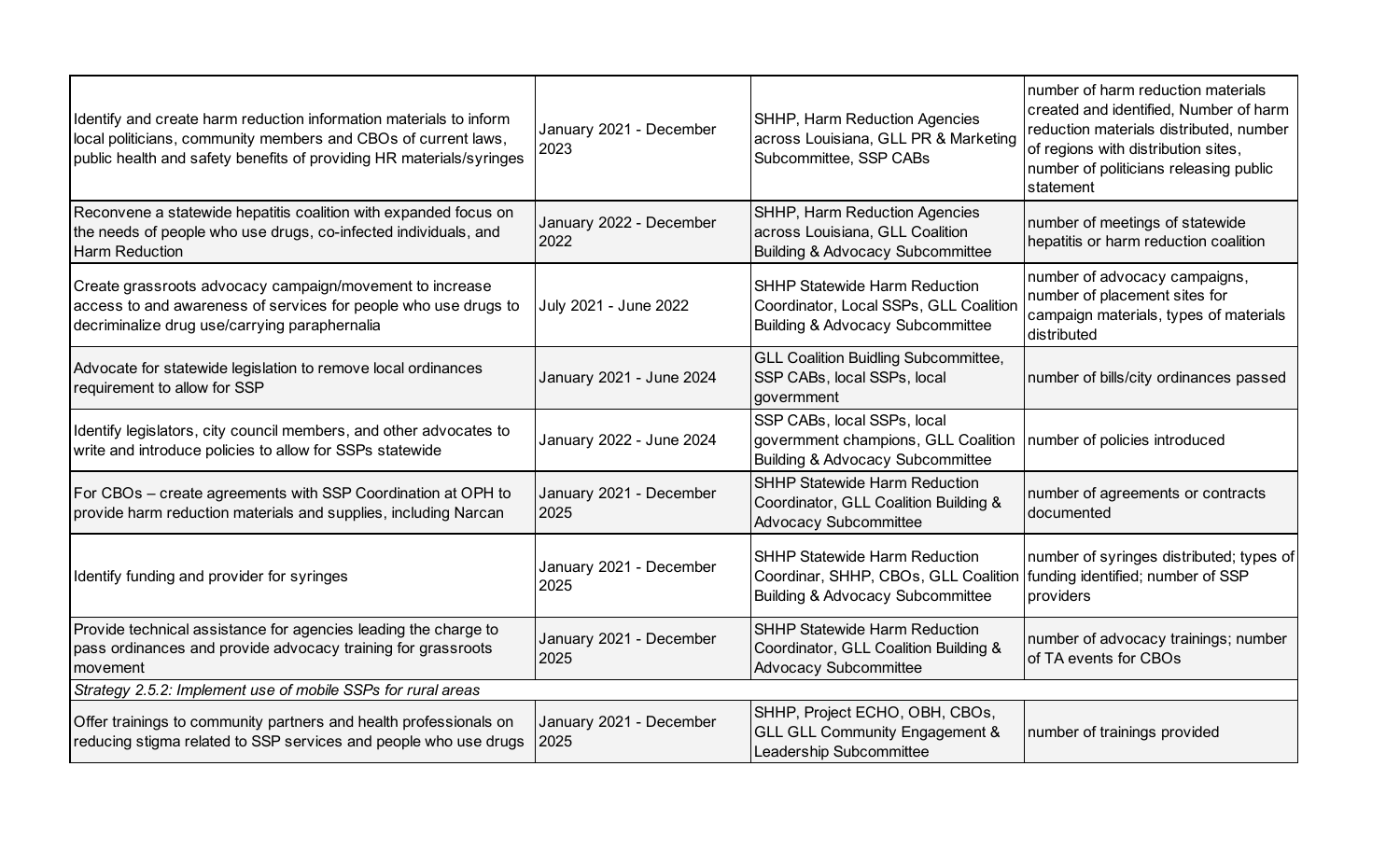| Expand outreach and education to marginalized people, specifically<br>people of color                                                                                                                                                                                                                                                                    | January 2021 - December<br>2025 | Local SSPs with mobile units, GLL GLL<br>Community Engagement & Leadership<br>Subcommittee                                                                 | number of outreach encounters; %<br>increase from one year to the next                                                                                                                          |
|----------------------------------------------------------------------------------------------------------------------------------------------------------------------------------------------------------------------------------------------------------------------------------------------------------------------------------------------------------|---------------------------------|------------------------------------------------------------------------------------------------------------------------------------------------------------|-------------------------------------------------------------------------------------------------------------------------------------------------------------------------------------------------|
| Develop protocol for CBOs using mobile testing units to utilize<br>existing resources for mobile SSP                                                                                                                                                                                                                                                     | July 2021 - December 2022       | SHHP and local CBOs, GLL Access to<br>Care & Smaller Cities Subcommittee                                                                                   | Documentation of protocol                                                                                                                                                                       |
| Identify and hire CHWs for mobile units who can set up referrals for<br>housing/shelter services, transgender health, eviction prevention,<br>addiction treatment, food pantry services, and IPV/FV providers that<br>are geared towards substance using individuals, sex workers, and<br>provide harm reduction counseling, referral for legal services | January 2021 - December<br>2022 | SHHP and local CBOs, Linkage to<br>Care/Treatment Agencies, GLL<br><b>Coalition Building and GLL Community</b><br>Engagement & Leadership<br>Subcommittees | number of CHWs hired to work with<br>mobile units                                                                                                                                               |
| Create private/public partnerships with pharmaceutical and medical<br>equipment businesses to operate new mobile SSPs                                                                                                                                                                                                                                    | January 2022 - December<br>2025 | SHHP, local SSPs, local<br>pharmaceutical companies, GLL<br>Coalition Building & Advocacy<br>Subcommittee                                                  | number of Cooperative Endeavor<br>Agreements                                                                                                                                                    |
| Strategy 2.5.3: By December 2022, integrate harm reduction and complementary strategies, including syringe access into other prevention programs and private sector access<br>points (e.g. Walgreens, Walmart, CVS)                                                                                                                                      |                                 |                                                                                                                                                            |                                                                                                                                                                                                 |
| Identify and create harm reduction information materials to inform<br>pharmacies/CBOs of laws and benefits of providing HR<br>materials/syringes                                                                                                                                                                                                         | January 2021 - December<br>2023 | SHHP, SSPs and Harm Reduction<br>agencies across Louisiana, GLL<br>Coalition Building & Advocacy<br>Subcommittee                                           | number of harm reduction materials<br>created                                                                                                                                                   |
| Equip outreach workers/ prevention programs to carry sterile<br>syringes, naloxone in addition to condoms, test kits, etc.                                                                                                                                                                                                                               | January 2021 - December<br>2025 | SHHP, SSPs, CBO partners, GLL GLL<br>Community Engagement & Leadership<br>Subcommittee                                                                     | number of harm reduction kits<br>disseminated                                                                                                                                                   |
| For CBOs - create agreements with SSP Coordination at OPH to<br>provide HR materials for prevention programs/resource referral for<br><b>SSPs</b>                                                                                                                                                                                                        | July 2021 - December 2022       | SHHP, Harm Reduction agencies<br>across Louisiana, GLL Coalition<br><b>Building &amp; Advocacy Subcommitee</b>                                             | number of agreements created with<br><b>CBOs</b>                                                                                                                                                |
| Work with pharmacies/public and private sectors to provide access<br>to syringe disposal sites, get sign on not to refuse syringes<br>requested for purchase and to provide HR resources                                                                                                                                                                 | July 2021 - December 2025       | SHHP, CBOs, SSPs, GLL Coalition<br><b>Building Subcommitee</b>                                                                                             | Documentation of communications with<br>pharmacies, number of pharmacies<br>signed on to provide/sell syringes upon<br>request, number of public venues<br>signed on to provide disposal access |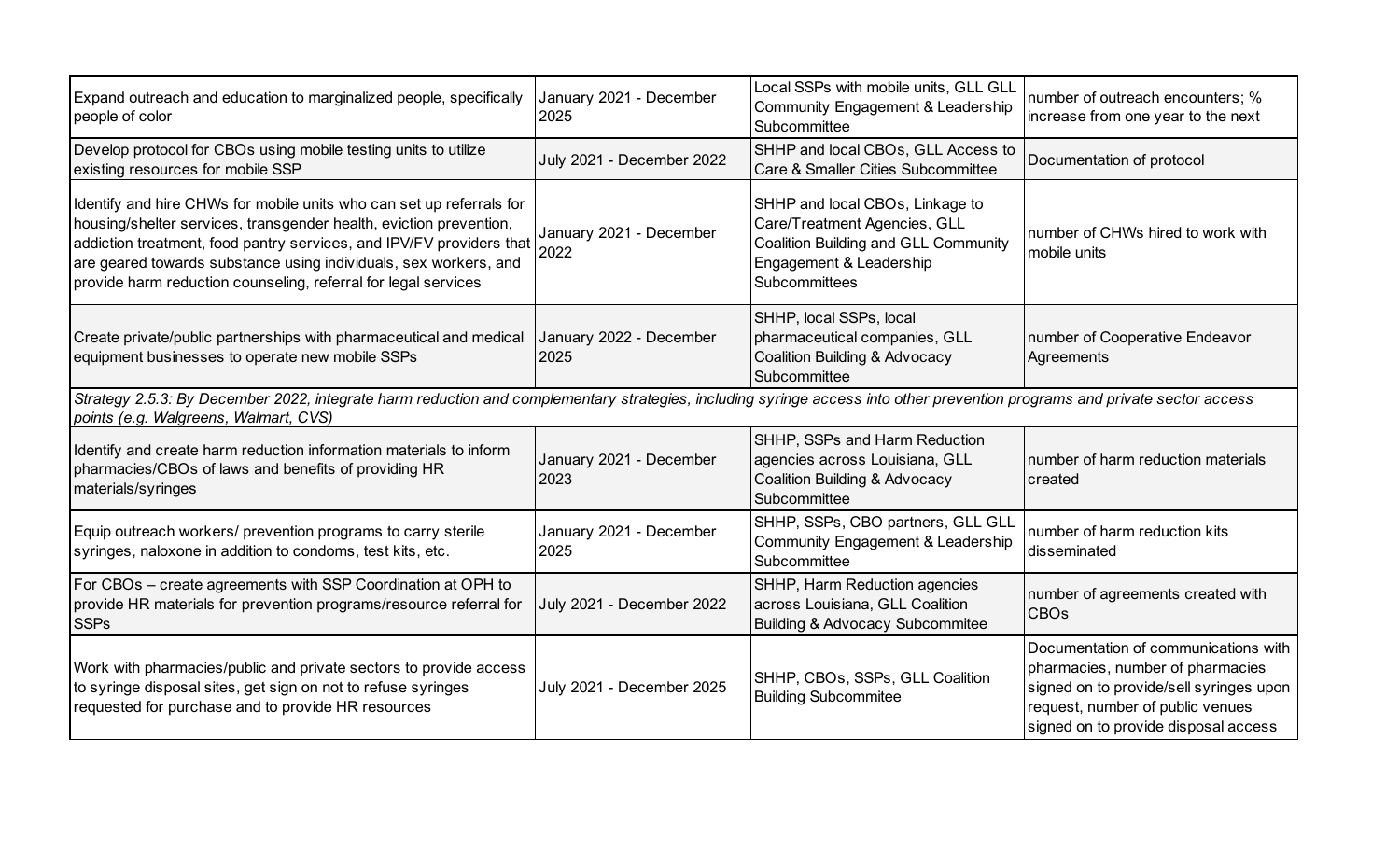| For local law enforcement - create agreements de-criminalize<br>possession of paraphernalia                                                                                                                                                                               | July 2021 - December 2025 | SSPs, CBOs, SHHP, PWID advocates,<br><b>GLL Coalition Building &amp; Advocacy</b><br>Subcommittee                                                                                       | number of local jurisdictions agreeing to<br>comply with Good Sam Law for<br>paraphernalia,                                          |  |
|---------------------------------------------------------------------------------------------------------------------------------------------------------------------------------------------------------------------------------------------------------------------------|---------------------------|-----------------------------------------------------------------------------------------------------------------------------------------------------------------------------------------|--------------------------------------------------------------------------------------------------------------------------------------|--|
| Increase access to safer injection supplies to agencies conducting<br>high impact prevention by partnering with grassroots organizations<br>offering SSP services                                                                                                         | July 2021 - December 2025 | SSPs, CBOs, SHHP, PWID advocates,<br><b>GLL Coalition Building &amp; Advocacy</b><br>Subcommittee                                                                                       | number of new partners distributing<br>syringes                                                                                      |  |
| Objective 2.6: By December 2025, increase diversity of HIV-related healthcare workforce and leadership (including professional management and volunteer) to reflect<br>those most impacted by the epidemics by up to 25%                                                  |                           |                                                                                                                                                                                         |                                                                                                                                      |  |
| Strategy 2.6.1: Create at least two strategic partnerships with HBCUs and other priority educational settings to promote interest in community-based HIV care and prevention and<br>provide internship and work training opportunities                                    |                           |                                                                                                                                                                                         |                                                                                                                                      |  |
| Identify two HBCUs or universities with 50% or higher Black or other<br>POC enrollment interested in engaging students in local internship<br>opportunities                                                                                                               | January 2021- June 2022   | <b>GLL GLL Community Engagement &amp;</b><br>Leadership Subcommittee, identified<br>universities, local CBO or FQHC<br>partners                                                         | number of partnerships with MOUs,<br>number of internships placed,<br>Documentation of communication with<br>universities            |  |
| Identify leads at each local organization and within the identified<br>universities                                                                                                                                                                                       | January 2021- June 2022   | <b>GLL GLL Community Engagement &amp;</b><br>Leadership Subcommittee identified<br>universities, local CBO or FQHC<br>partners                                                          | number of leads identified                                                                                                           |  |
| Create MOUs between the university and local organization(s)<br>where students may volunteer or intern and maintain partnerships<br>and internships                                                                                                                       | June 2022 - December 2025 | <b>GLL GLL Community Engagement &amp;</b><br>Leadership Subcommittee, identified<br>universities, local CBO or FQHC<br>partners                                                         | number of MOUs, number of<br>internships and partnerships                                                                            |  |
| Through established partnerships, conduct awareness events,<br>presentations, and other opportunities about HIV, STIs, and HCV<br>and related career opportunities                                                                                                        | June 2022 - December 2025 | <b>GLL GLL Community Engagement &amp;</b><br>Leadership Subcommittee, identified<br>universities, local CBO or FQHC<br>partners                                                         | number of events on campuses                                                                                                         |  |
| Strategy 2.6.2: Expand implementation of programs such as Mentors of Color to train people (especially Black gay/trans/queer people) in counseling and testing, holistic community<br>health work to be able to gain experience and access job opportunities in the field |                           |                                                                                                                                                                                         |                                                                                                                                      |  |
| Identify or develop a scalable mentorship training curriculum that<br>can be replicated in LA                                                                                                                                                                             | January 2022 - June 2022  | CARP as lead, plus SHHP staff person<br>or another statewide entity to oversee<br>implementation, GLL Community<br>Engagment Subcommittee, mentors<br>and mentees at participating CBOs | number of curricula identified or<br>developed; curriculum selected,<br>Documentation of efforts to develop<br>mentorship curriculum |  |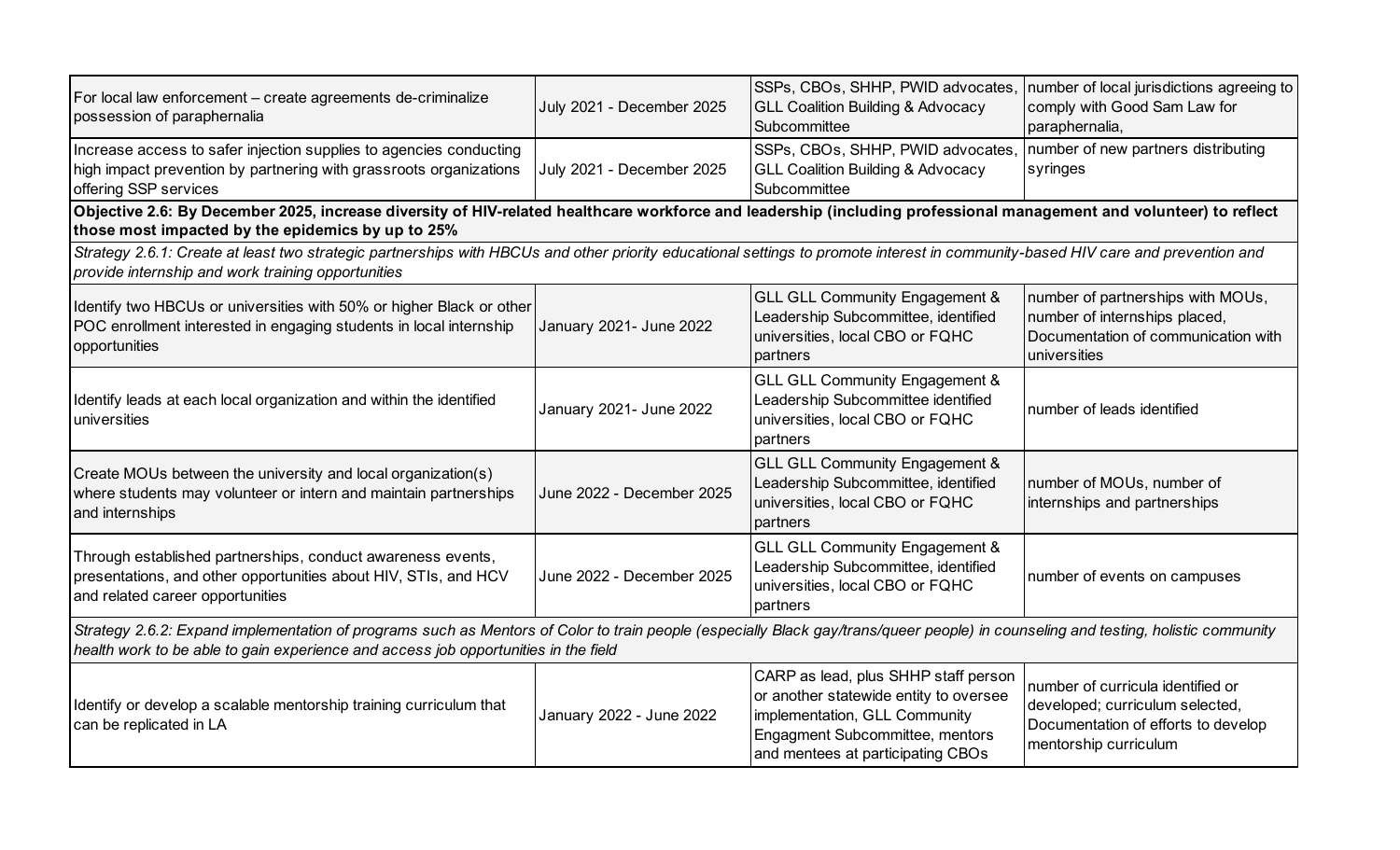| Identify staff person(s) to recruit, train, and support mentors across<br>the state.                                                                                                                                                                                        | January 2022 - June 2022        | Community leaders, advocates and<br>other statewide entity to oversee<br>implementation, GLL Community<br>Engagement & Leadership<br>Subcommittee, mentors and mentees<br>at participating CBOs | number of staff people hired and trained                                                                                                                                         |  |  |
|-----------------------------------------------------------------------------------------------------------------------------------------------------------------------------------------------------------------------------------------------------------------------------|---------------------------------|-------------------------------------------------------------------------------------------------------------------------------------------------------------------------------------------------|----------------------------------------------------------------------------------------------------------------------------------------------------------------------------------|--|--|
| Identify funding to support expansion of program                                                                                                                                                                                                                            | July 2021 - December 2021       | <b>GLL Community Engagment and</b><br>Monitoring & Evaluation Subcommittees                                                                                                                     | number funding streams successfully<br>obtained                                                                                                                                  |  |  |
| Release mentorship program announcement at partner orgs, then<br>implement                                                                                                                                                                                                  | July 2022 - December 2025       | <b>GLL Community Engagement &amp;</b><br>Leadership Subcommittee, Lead<br>Agencies                                                                                                              | number of participating organizations<br>number of mentoring sessions per year<br>(or quarter), number of people<br>mentored                                                     |  |  |
| Strategy 2.6.3: Create human resources policies that include valuation of experiences including, but not limited to experience with communities of color, the justice system,<br>homelessness, drug use, alongside education and/or work experience in hiring and promotion |                                 |                                                                                                                                                                                                 |                                                                                                                                                                                  |  |  |
| Identify external evaluator to create and conduct a pre and post<br>survey of human resources departments of CBOs and other key<br>partners to measure HIV workforce demographics and examine<br>hiring and promotion policies                                              | January 2022 - December<br>2025 | <b>GLL Monitoring &amp; Evaluation</b><br>Subcommittee, external evaluator,<br>CBOs/FQHCs funded by city & state,<br>OPH, SHHP, New Orleans HD, Baton<br>Rouge HD                               | number of surveys completed, external<br>evaluator hired/contract executed,<br>number of HR policies created or<br>amended, change in demographics of<br>workforce from baseline |  |  |
| Identify funding to create, implement, & analyze HIV workforce<br>survey                                                                                                                                                                                                    | January 2022 - December<br>2023 | <b>GLL Monitoring &amp; Evaluation</b><br>Subcommittee, external evaluator,<br>CBOs/FQHCs funded by city & state,<br>OPH, SHHP, New Orleans HD, Baton<br>Rouge HD                               | number of grants applied for, number of<br>grants awarded, value of awarded<br>grants number of surveys developed,<br>response rate                                              |  |  |
| Conduct surveys of human resource departments at CBOs and<br>ASOs within Louisiana and report on progress                                                                                                                                                                   | January 2023 - December<br>2025 | <b>GLL Monitoring &amp; Evaluation</b><br>Subcommittee, CBOs/FQHCs funded<br>by city & state, OPH, SHHP, New<br>Orleans HD, Baton Rouge HD                                                      | number of surveys collected, percent<br>change in workforce diversity                                                                                                            |  |  |
| Use survey results to generate statewide recommendations for HIV<br>workforce hiring, promotion, and ongoing support                                                                                                                                                        | June 2024 - December 2025       | <b>GLL Monitoring &amp; Evaluation and</b><br><b>Coaltion Building Subcommittees</b>                                                                                                            | number of recommendations generated                                                                                                                                              |  |  |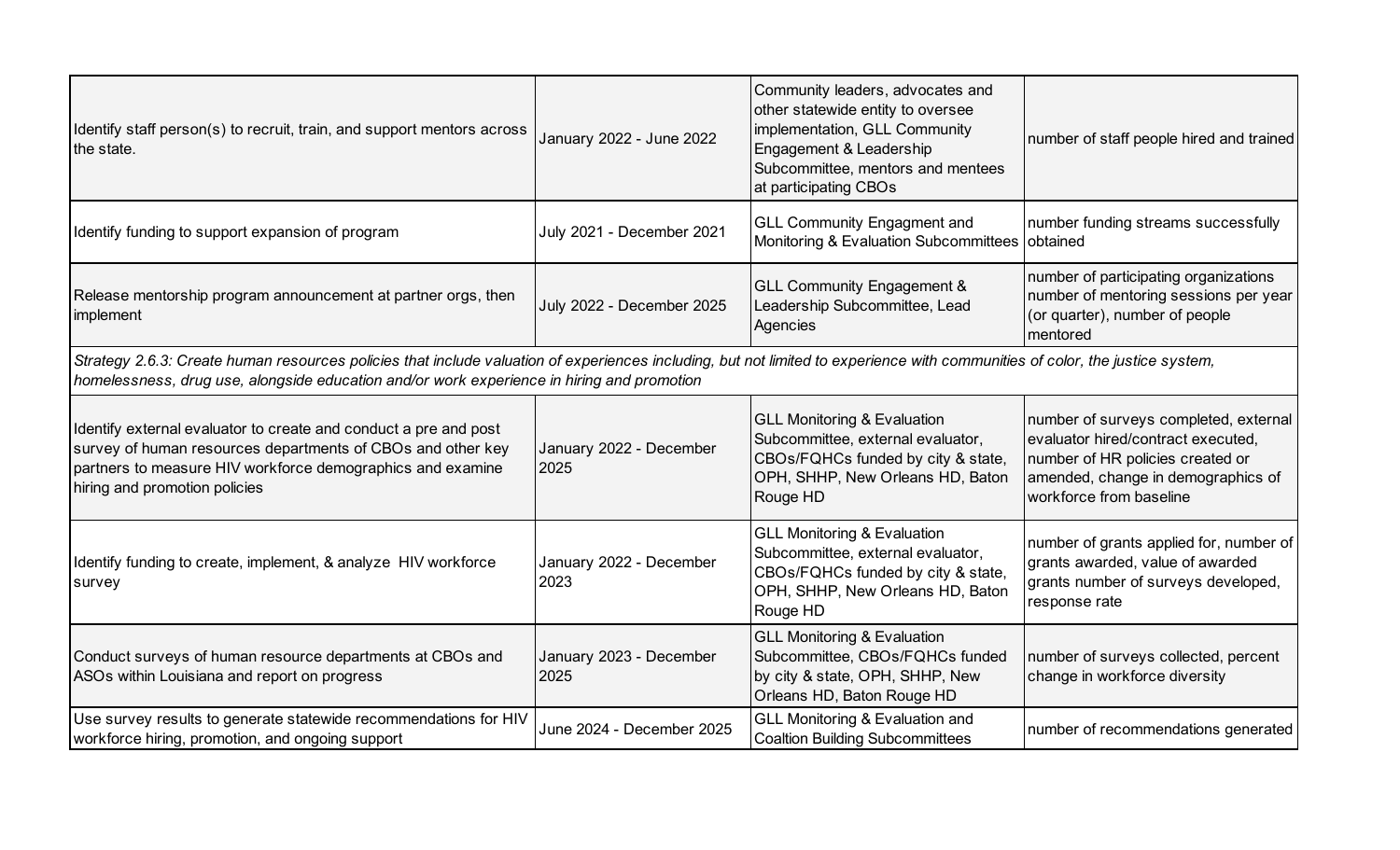| Implement practices that place value on lived experience including,<br>but not limited to experience with communities of color, the justice<br>system, homelessness, drug use, alongside education and/or work<br>experience | January 2025 - December<br>2025           | <b>GLL Coalition Building &amp; Advocacy</b><br>Subcommittee, CBOs/FQHCs funded<br>by city & state, OPH, SHHP, New<br>Orleans HD, Baton Rouge HD | number of practices created or<br>changed                                                                                                                                                                                                                                                                          |
|------------------------------------------------------------------------------------------------------------------------------------------------------------------------------------------------------------------------------|-------------------------------------------|--------------------------------------------------------------------------------------------------------------------------------------------------|--------------------------------------------------------------------------------------------------------------------------------------------------------------------------------------------------------------------------------------------------------------------------------------------------------------------|
|                                                                                                                                                                                                                              | 3. ACCESS TO CARE AND SUPPORTIVE SERVICES |                                                                                                                                                  |                                                                                                                                                                                                                                                                                                                    |
| <b>Activities</b>                                                                                                                                                                                                            | <b>Time Frame</b>                         | <b>Responsible Parties</b>                                                                                                                       | <b>Metrics</b>                                                                                                                                                                                                                                                                                                     |
| Objective 3.1: By December 2025, at least 80% of people living with HIV are adequately assessed for psychosocial and supportive wrap around services and are linked<br>accordingly within 14 days of new diagnosis           |                                           |                                                                                                                                                  |                                                                                                                                                                                                                                                                                                                    |
| Strategy 3.1.1: Establish minimum standards to ensure all facilities (including non-RW funded facilities) are adequately screening for comprehensive service needs                                                           |                                           |                                                                                                                                                  |                                                                                                                                                                                                                                                                                                                    |
| Gather screening tools from RW clinics to use as template and get<br>social workers/case managers to weigh in                                                                                                                | January 2021 - December<br>2021           | <b>GLL Access to Care/Smaller Cities</b><br>Subcommittee, Body of Case<br><b>Managers</b>                                                        | number new clinics where staff are<br>trained, number new clinics adopting<br>standards and using form, number<br>clients screened/referred within 2<br>weeks                                                                                                                                                      |
| Have experts (Case Managers) review and make<br>recommendations on the creation of a screening tool and/or<br>minimum essential standards and recommended screening<br>protocols                                             | January 2021 - December<br>2021           | <b>GLL Access to Care/Smaller Cities</b><br>Subcommittee, Body of Case<br>Managers                                                               | number new clinics where staff are<br>trained, number new clinics adopting<br>standards and using form, number<br>clients screened/referred within 2<br>weeks, number of clients referred with<br>completed screening tool; number of<br>new patient intakes completed, number<br>of new patient intakes completed |
| Share essential standards and sample screening tool (short form)<br>and repository of approved forms in use with providers/case<br>managers                                                                                  | January 2022 - December<br>2022           | <b>Access to Care/Smaller Cities</b><br>Subcommittee and GLL Steering<br>committee, Body of Case Managers                                        | number of facilities tools and protocols<br>are shared with                                                                                                                                                                                                                                                        |
| Rescreen all clients previously screened annually                                                                                                                                                                            | January 2022 - December<br>2025           | Partnering clinics, CBOs, GLL Access<br>to Care & Smaller Cities Subcommittee                                                                    | number of clients rescreened                                                                                                                                                                                                                                                                                       |
| Strategy 3.1.2: Streamline referral systems between CBOs, FQHCs, and other mental health, social services, dental, and vision care providers                                                                                 |                                           |                                                                                                                                                  |                                                                                                                                                                                                                                                                                                                    |
| Develop and update (at least annually) statewide listing of HIV<br>clinical care/service providers to include primary, dental, & vision<br>care, mental health services, and support svcs e.g. DV resources &<br>housing     | June 2021 - June 2022                     | <b>Access to Care/Smaller Cities</b><br>Subcommittee and GLL Steering<br>Committee, SHHP                                                         | number MOUs, number of times short-<br>term referral tool used, number of times<br>website accessed/resource<br>downloaded                                                                                                                                                                                         |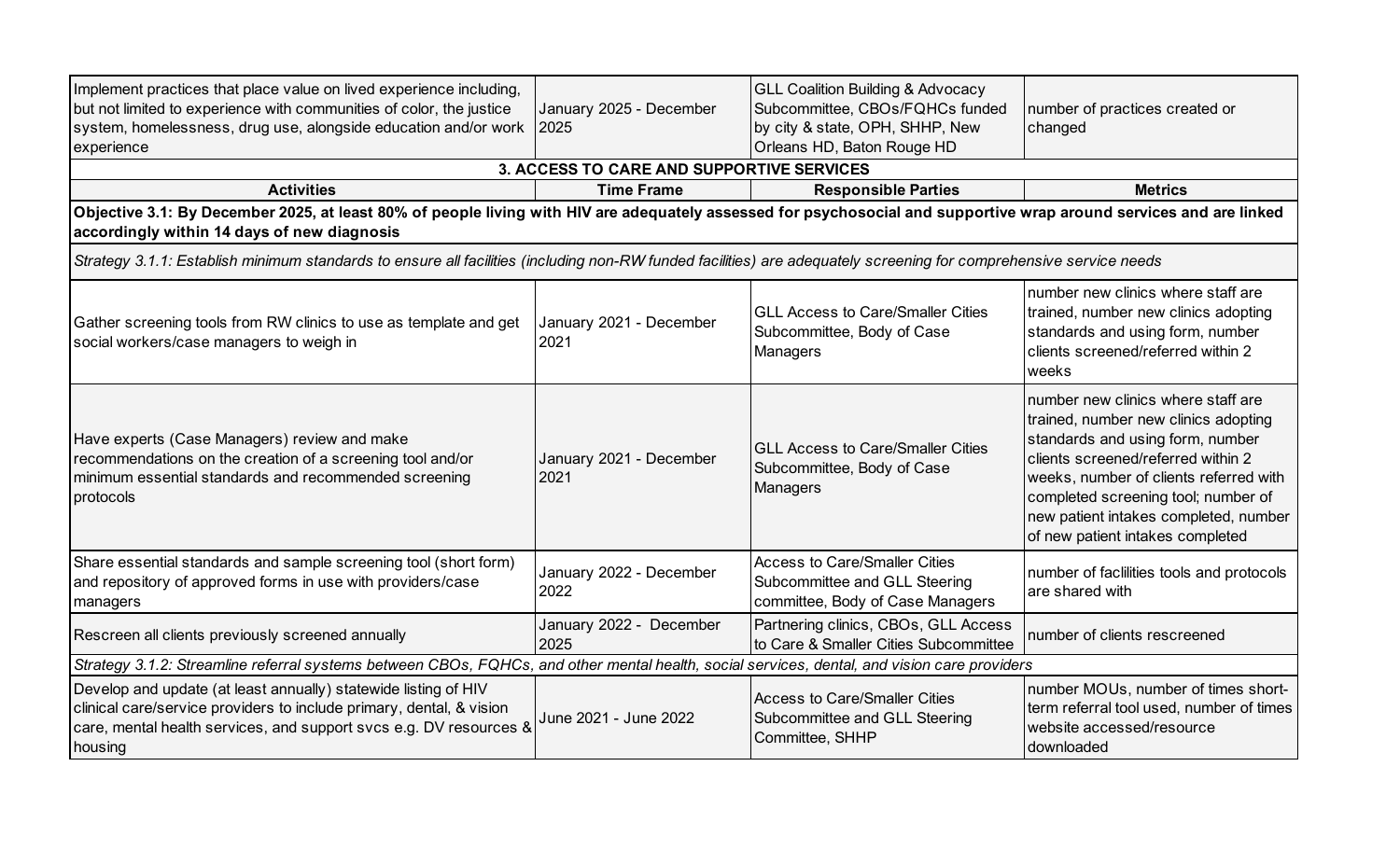| Gather MOU templates and have subgroup of experienced HIV<br>administrators select one for use by clinics                                                   | January 2021 - December<br>2021 | Access to Care/Smaller Cities<br>Subcommittee and GLL Steering<br>Committee, SHHP                                                                                                      | number MOUs, number of times short-<br>term referral tool used, number of times<br>website accessed/resource<br>downloaded; number of new links<br>added annually; number of links<br>removed annually                                |
|-------------------------------------------------------------------------------------------------------------------------------------------------------------|---------------------------------|----------------------------------------------------------------------------------------------------------------------------------------------------------------------------------------|---------------------------------------------------------------------------------------------------------------------------------------------------------------------------------------------------------------------------------------|
| Develop a concise tool for information release, and MOU template<br>attached for facilities to use                                                          | January 2022 - December<br>2022 | <b>Access to Care/Smaller Cities</b><br>Subcommittee and GLL Steering<br>Committee, Body of Case Managers                                                                              | documentation that tool was developed                                                                                                                                                                                                 |
| Strategy 3.1.3: Expand peer support model to provide additional/stop-gap coverage for case management and mental health support for newly diagnosed persons |                                 |                                                                                                                                                                                        |                                                                                                                                                                                                                                       |
| Identify and analyze current CHW, linkage to care, and peer support<br>models for effectiveness, geographic coverage, and determine<br>funding mechanisms   | January 2021 - June 2022        | <b>RW Part A Grantees, AETCs, RW Part</b><br>B Grantees, CBOs statewide, SHHP<br>(service provider training program),<br><b>GLL Community Engagement &amp;</b><br>Leadership Committee | Number of peer<br>advocates/mentors/PLWH CHWs hired<br>and/or trained; number of cost-<br>effectiveness evaluations completed;<br>number of ecological/network<br>evaluations completed; number of new<br>funding mechanisms received |
| Develop training program for experienced peers to train new peer<br>advocates, include training from mental health providers/AETCs                          | January 2021 - June 2022        | CBO and health facility partners, GLL<br>Community Engagement & Leadership<br>Committee                                                                                                | number of curriculums<br>developed/implemented, number of<br>trainins held, number of training<br>evaluations completed,                                                                                                              |
| Identify current community leaders/peers who could provide training<br>to new peers                                                                         | January 2021 - June 2022        | CBO and health facility partners, GLL<br>Community Engagement & Leadership<br>Committee                                                                                                | number of leaders recruited, number of<br>trainings held, number of evaluations<br>completed; percentage of regions with<br>advocates                                                                                                 |
| Hire peer advocates mentors/ CHWs to meet needs                                                                                                             | July 2022 - June 2023           | CBO and health facility partners, GLL<br>Community Engagement & Leadership<br><b>Committee</b>                                                                                         | number of positions filled                                                                                                                                                                                                            |
| Strategy 3.1.4: Strengthen mental health workforce and create additional positions for social workers, counselors, and psychologists on staff at CBOs       |                                 |                                                                                                                                                                                        |                                                                                                                                                                                                                                       |
| Leverage existing internship programs with schools of social work<br>and established facility-based mental health programs                                  | January 2021- December<br>2021  | <b>Access to Care/Smaller Cities</b><br>Subcommittee, Instructor of schools of<br>social work, CBOs                                                                                    | number of new field placements for SW<br>created, number of SW/Psy graduates,<br>number of clinics that reported<br>expanded mental health capacity                                                                                   |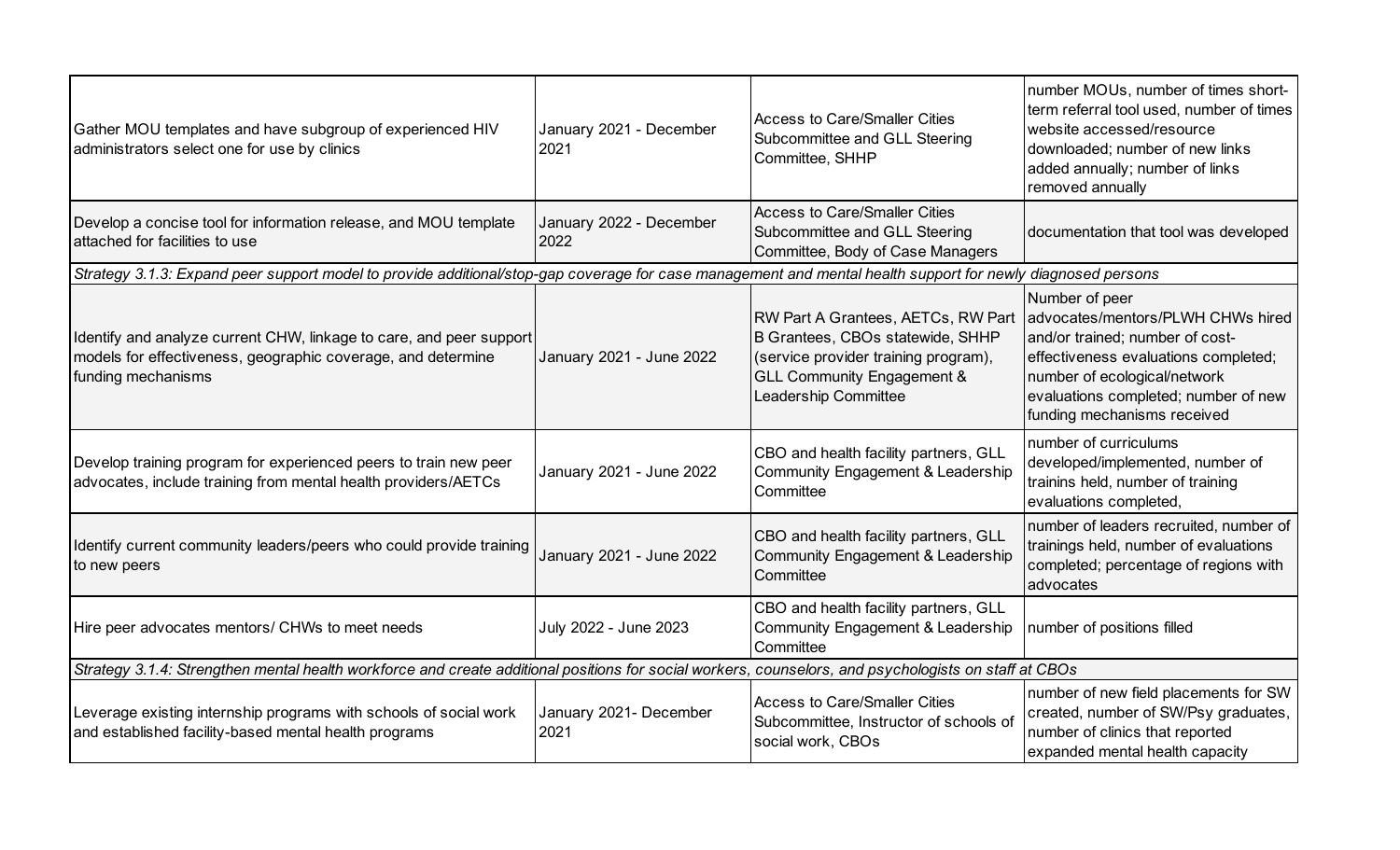| Review RW benefits for mental health services with CAB allocations<br>committee to expand coverage as needed                                                                                                                                                                                                                                                | January 2021 - December<br>2021 | RW CABs, Access to Care/Smaller<br><b>Cities Subcommitee</b>                                             |                                                                                                                              |  |
|-------------------------------------------------------------------------------------------------------------------------------------------------------------------------------------------------------------------------------------------------------------------------------------------------------------------------------------------------------------|---------------------------------|----------------------------------------------------------------------------------------------------------|------------------------------------------------------------------------------------------------------------------------------|--|
| Create partnerships with National Association of Black Social<br>Workers (NABSW) and NASW - LA Chapter to strengthen<br>workforce and provide support for SW students & new hires                                                                                                                                                                           | January 2021 - December<br>2021 | <b>Access to Care/Smaller Cities</b><br>Subcommittee - Social Work<br>Ambassador/Volunteer Liaison       | number of MoUs; number of minority<br>graduates hired in LA                                                                  |  |
| Partner with CBOs to identify funds to create paid positions and hire<br>social workers, counselors, and psychologists                                                                                                                                                                                                                                      | June 2021 - December 2021       | <b>Access to Care/Smaller Cities</b><br>Subcommittee - Social Work<br>Ambassador/Volunteer Liaison, CBOs | number of new counseling positions<br>created, change in MH visits billed                                                    |  |
| Objective 3.2: By December 2025, increase the number of locations and providers, statewide, that provide HIV-competent primary care, dental, and supportive wrap-<br>around services                                                                                                                                                                        |                                 |                                                                                                          |                                                                                                                              |  |
| Strategy 3.2.1: Train providers from FQHCs, in each public health region, to provide competent and non-stigmatizing HIV care                                                                                                                                                                                                                                |                                 |                                                                                                          |                                                                                                                              |  |
| Review patient satisfaction and stigma index data to identify<br>providers in need of training and conduct outreach to providers and June 2023 - December 2023<br>professional associations                                                                                                                                                                 |                                 | AETCs, SHHP, Regional Medical<br>Directors, GLL Access to Care &<br><b>Smaller Cities Subcommittees</b>  | number of trainings provided, number<br>of providers trained, changes in patient<br>satisfaction and/or self-reported stigma |  |
| Provide training to increase providers' awareness and knowledge of<br>HIV care and treatment (online training available)                                                                                                                                                                                                                                    | June 2023 - December 2025       | AETCs, SHHP, Provider Network, GLL<br>Access to Care & Smaller Cities<br>Subcommittees                   | number of trainings provided, number<br>of providers trained, number of<br>evaluations completed                             |  |
| Utilize annual FQHC, Rural Health, and provider meetings to provide<br>retraining and report on progress                                                                                                                                                                                                                                                    | June 2023 - December 2025       | AETCs, SHHP, Provider Network, GLL<br><b>Access to Care &amp; Smaller Cities</b><br>Subcommittees        | number of trainings provided, number<br>of providers trained, number of<br>evaluations completed                             |  |
| Apply for CEUs to add incentives to providers of wrap around<br>services                                                                                                                                                                                                                                                                                    | June 2023 - December 2023       | AETCs, SHHP, Provider Network, GLL<br><b>Access to Care &amp; Smaller Cities</b><br>Subcommittees        | number of CEUs offered in MD/DO,<br>Pharm, RN, SW, and LPC                                                                   |  |
| Advocate for "Red Ribbon" certification for Medicaid and Managed<br>Care Organizations as part of their credentialing process for Health<br>Care Providers and facilities and adding the "Red Ribbon" to the<br>insurers' directory of primary care provider for insurees to know<br>who is competent to provide GP/FP/GYN services and HAART<br>management | January 2022 - December<br>2022 | <b>GLL Coalition Building &amp; Advocacy</b><br>Subcommittee, AETCs                                      | number of orgs with Red Ribbon<br>standards established, Documentation<br>of advocacy efforts                                |  |
| Objective 3.3: By December 2025, support people living with HIV in understanding health systems and advocating for their own health                                                                                                                                                                                                                         |                                 |                                                                                                          |                                                                                                                              |  |
| Strategy 3.3.1: By December 2025, increase access to up-to-date, accurate medical information about HIV/HCV/STI and referrals to treatment for community, clinical and support<br>service providers. (focus on HIV primary care)                                                                                                                            |                                 |                                                                                                          |                                                                                                                              |  |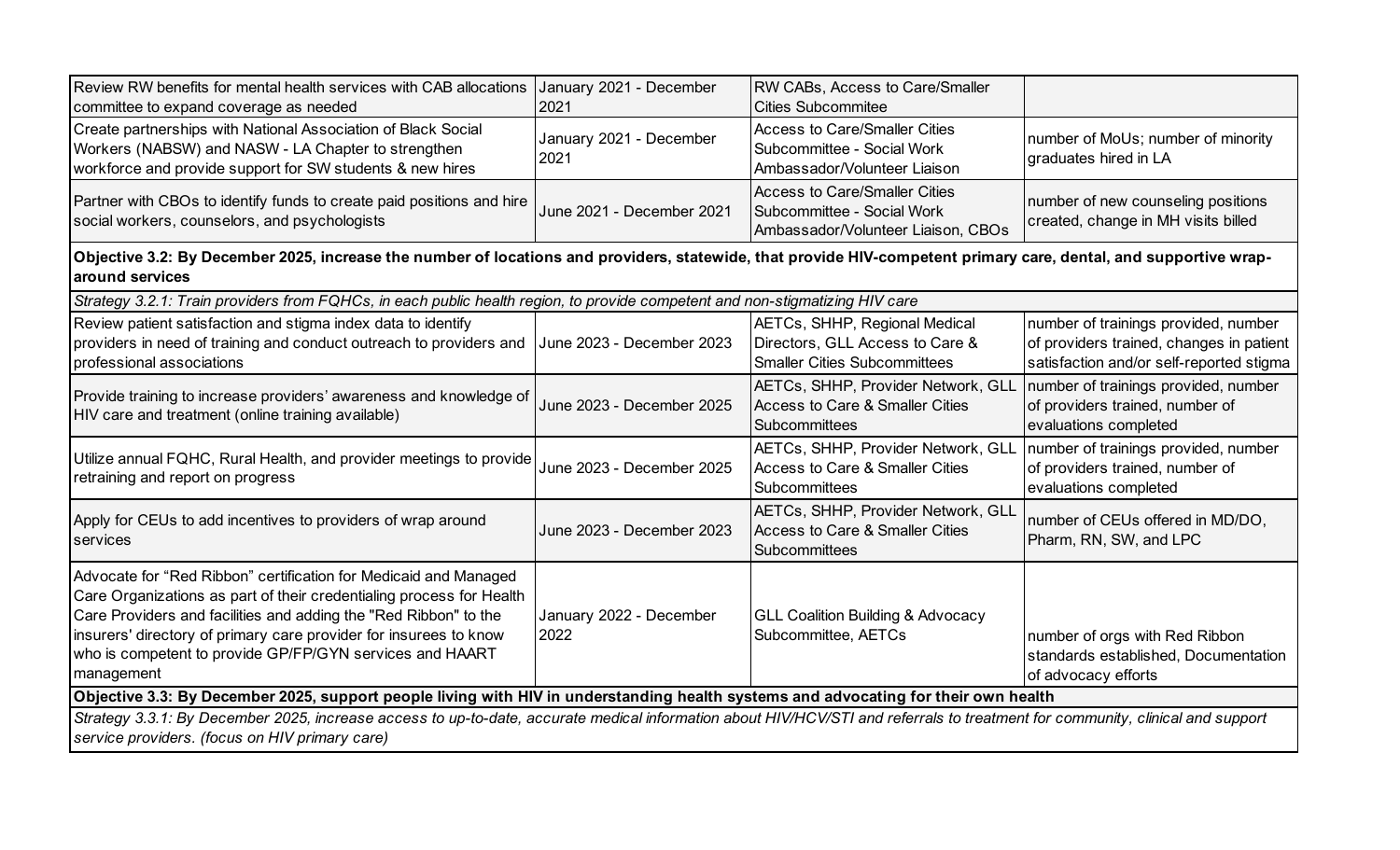| Establish a workgroup to develop a resource guide for clinical and<br>support service providers that includes up to date information on<br>linkage, care and treatment | January 2021 - December<br>2021 | OPH, AETC, CBO representatives,<br><b>CABs from Medical Groups/Hospital</b><br>Systems, GLL Access to Care &<br><b>Smaller Cities Subcommittee</b> | number of clinics distributing materials,<br>number of materials distributed, number<br>of views of resource guide on website                              |
|------------------------------------------------------------------------------------------------------------------------------------------------------------------------|---------------------------------|----------------------------------------------------------------------------------------------------------------------------------------------------|------------------------------------------------------------------------------------------------------------------------------------------------------------|
| Create the resource guide                                                                                                                                              | January 2022 - June 2022        | Work Group, GLL Access to Care &<br><b>Smaller Cities Subcommittee</b>                                                                             | number of guides created,                                                                                                                                  |
| Disseminate resource guide to all HIV clinics                                                                                                                          | July 2022 - December 2025       | OPH, AETC, CBO representatives,<br><b>CABs from Medical Groups/Hospital</b><br>Systems, GLL Access to Care &<br><b>Smaller Cities Subcommittee</b> | number of guides distributed                                                                                                                               |
| Strategy 3.3.2: Provide education and training on health systems/health landscape to all clients entering care and offer retraining/learning opportunities annually    |                                 |                                                                                                                                                    |                                                                                                                                                            |
| Identify/develop curriculum such as The Mixer/KFF curriculum to<br>educate clients on the health system/health literacy                                                | January 2021 December<br>2021   | CBOs, GLL Access to Care<br>Subcommittee, LAHAP, OPH                                                                                               | number providers trained, number of<br>community-based trainings, number of<br>PLWH trained, number of trainers,<br>number of locations hosting a training |
| Find funding to pay a team of advocates to do this work                                                                                                                | January 2022 - December<br>2022 | <b>GLL Monitoring &amp; Evaluation</b><br>Subcommittee, OPH                                                                                        | number of funding mechanisms<br>identified, number of proposals<br>submitted, number of proposals funded                                                   |
| Develop core team of advocates for education and training to all<br>providers/clients entering care in clinical & community-based<br>settings                          | January 2022 - December<br>2022 | Lead Project Agency, GLL Access to<br>Care & Smaller Cities Subcommittee                                                                           | number of advocates trained, number<br>of trainings held, number of course<br>evaluations completed                                                        |
| Provide training through in-person and virtual platforms                                                                                                               | June 2022 - December 2025       | Lead Project Agency, GLL Access to<br>Care & Smaller Cities Subcommittee                                                                           | number of trainings held, number of<br>course evaluations completed                                                                                        |
| Offer refresher training twice annually as new information will be<br>coming down the pipeline that will need to be discussed and learned.                             | June 2022 - December 2025       | Lead Project Agency, GLL Access to<br>Care & Smaller Cities Subcommittee                                                                           | number of trainings held, number of<br>course evaluations completed                                                                                        |
| Objective 3.4: By December 2025, 90% of persons living with HIV in Louisiana will be retained in care and 90% of PLWH in care will be virally suppressed               |                                 |                                                                                                                                                    |                                                                                                                                                            |
| Strategy 3.4.1: By December 2025, ensure providers, patients, and the community at large, are educated or made aware of U=U to encourage retention in care             |                                 |                                                                                                                                                    |                                                                                                                                                            |
| Identify funding for a U=U awareness survey                                                                                                                            | July 2021 - June 2022           | <b>GLL Monitoring &amp; Evaluation</b><br>Subcommittee, OPH                                                                                        | number of funding mechanisms<br>identified, number of proposals<br>submitted, number of proposals funded                                                   |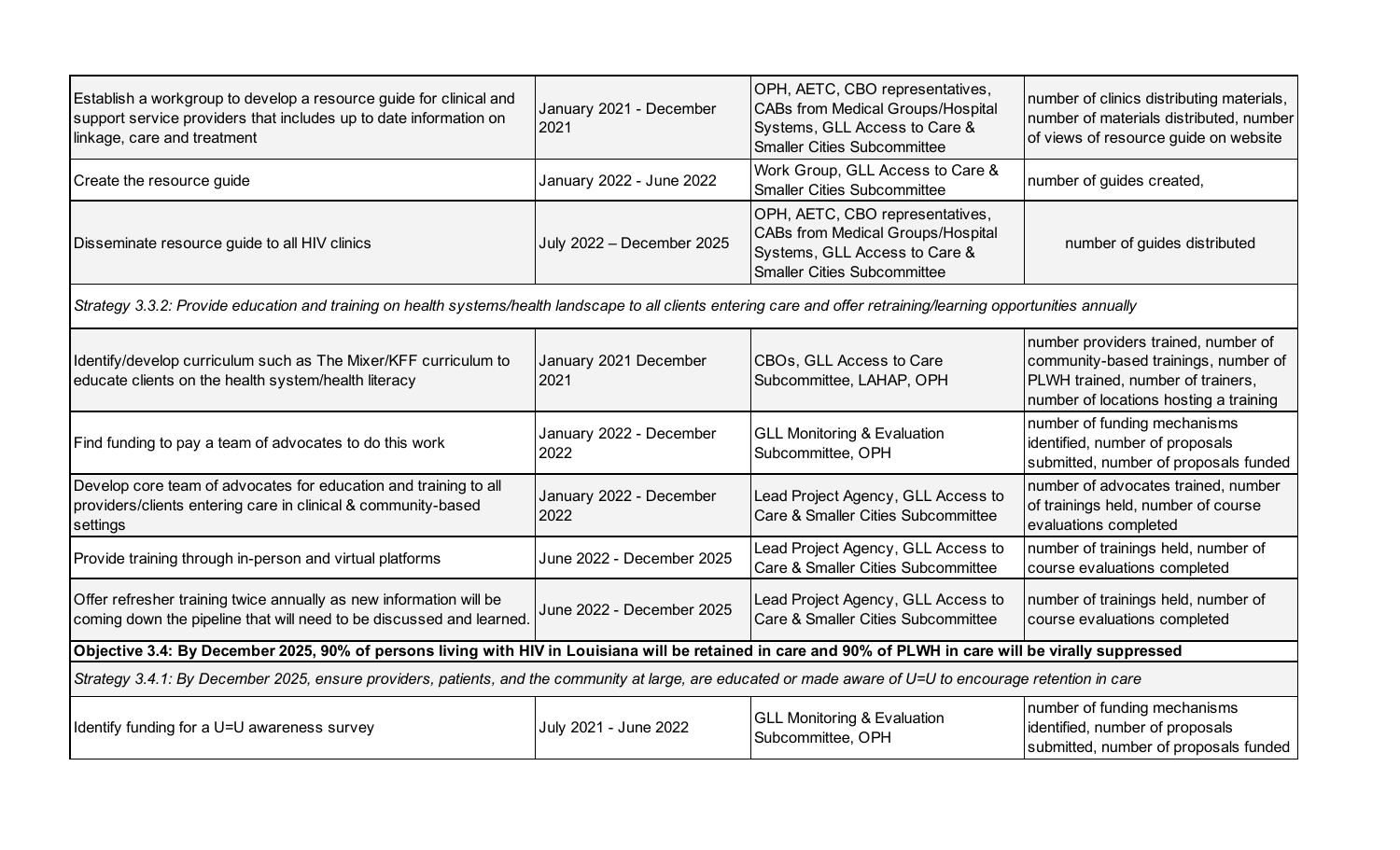| Create survey tool(s) to assess U=U awareness/knowledge of<br>providers, patients, and larger community (to include in RW CNA or<br>stand-alone)                                                                                                                                        | January 2022 - December<br>2022 | <b>GLL Access to Care Subommittee,</b><br><b>SHHP, RW Statewide Needs</b><br>Assessment                                                                 | Results of survey instruments<br>developed."                                                                                                                                                     |
|-----------------------------------------------------------------------------------------------------------------------------------------------------------------------------------------------------------------------------------------------------------------------------------------|---------------------------------|---------------------------------------------------------------------------------------------------------------------------------------------------------|--------------------------------------------------------------------------------------------------------------------------------------------------------------------------------------------------|
| Administer survey to providers, patients, and communities and<br>analyze results                                                                                                                                                                                                        | July 2022 - December 2022       | Lead Project Agency, OPH-SHHP, GLL<br><b>Access to Care &amp; Smaller Cities</b><br>Subcommittee                                                        | Response rate                                                                                                                                                                                    |
| Implement informational campaigns with providers and general<br>public                                                                                                                                                                                                                  | June 2021 - August 2022         | <b>GLL PR &amp; Marketing Subcommittee,</b><br>Lead Project Agency, OPH-SHHP,<br><b>PLWH</b>                                                            | number of campaigns                                                                                                                                                                              |
| Re-survey providers, patients, and the community to assess<br>increase in knowledge/awareness                                                                                                                                                                                           | July 2023 - December 2023       | Lead Project Agency, OPH-SHHP, GLL<br>Access to Care & Smaller Cities<br>Subcommittee                                                                   | Response rate, percent change                                                                                                                                                                    |
| Strategy 3.4.2: Utilize peer support model to offer all newly diagnosed persons the support of a peer mentor to act as a peer advocate to improve linkage and retention, access to<br>supportive services, and health outcomes (see Strategy 3.1.3 for build out of peer support model) |                                 |                                                                                                                                                         |                                                                                                                                                                                                  |
| Identify/train peers to act in longer term support role for PLWH<br>struggling to stay in care or in need of an advocate                                                                                                                                                                | January 2021 - December<br>2023 | RW Part A, B and C, D grantees<br>administrators, CBOs, CHWs, Linkage<br>to Care Coordinators, GLL Community<br>Engagement & Leadership<br>Subcommittee | number of peers trained, number of<br>peer advocate positions created                                                                                                                            |
| Create opt-in program for PLWH in need of longer-term peer<br>support and/or to advocate for client to case managers if needs are<br>not being met                                                                                                                                      | January 2021 - December<br>2023 | CBOs, CHWs, SHHP, RW Part A, B<br>and C, D grantees administrators, GLL<br>Community Engagement & Leadership<br>Subcommittee                            | number of peer advocates/PLWH<br>CHWs employed across state, number<br>of program participants                                                                                                   |
| Strategy 3.4.3: By December 2025, ensure at least 90% of newly diagnosed PLWH are offered rapid HIV treatment initiation                                                                                                                                                                |                                 |                                                                                                                                                         |                                                                                                                                                                                                  |
| Utilize surveillance data to identify locations where linkage to care is<br>weak to prioritze for implementation of rapid start navigation                                                                                                                                              | January 2021 - December<br>2021 | Ryan White programs (A, B, C, D),<br>Statewide HIV CQI group, SHHP, GLL<br>Monitoring & Evaluation Subcommittee                                         | number of programs who maintain a<br>rapid-start access, number of new<br>programs are developed;<br>Documentation of referral mechanisms<br>for rapid-start, percentage community<br>viral load |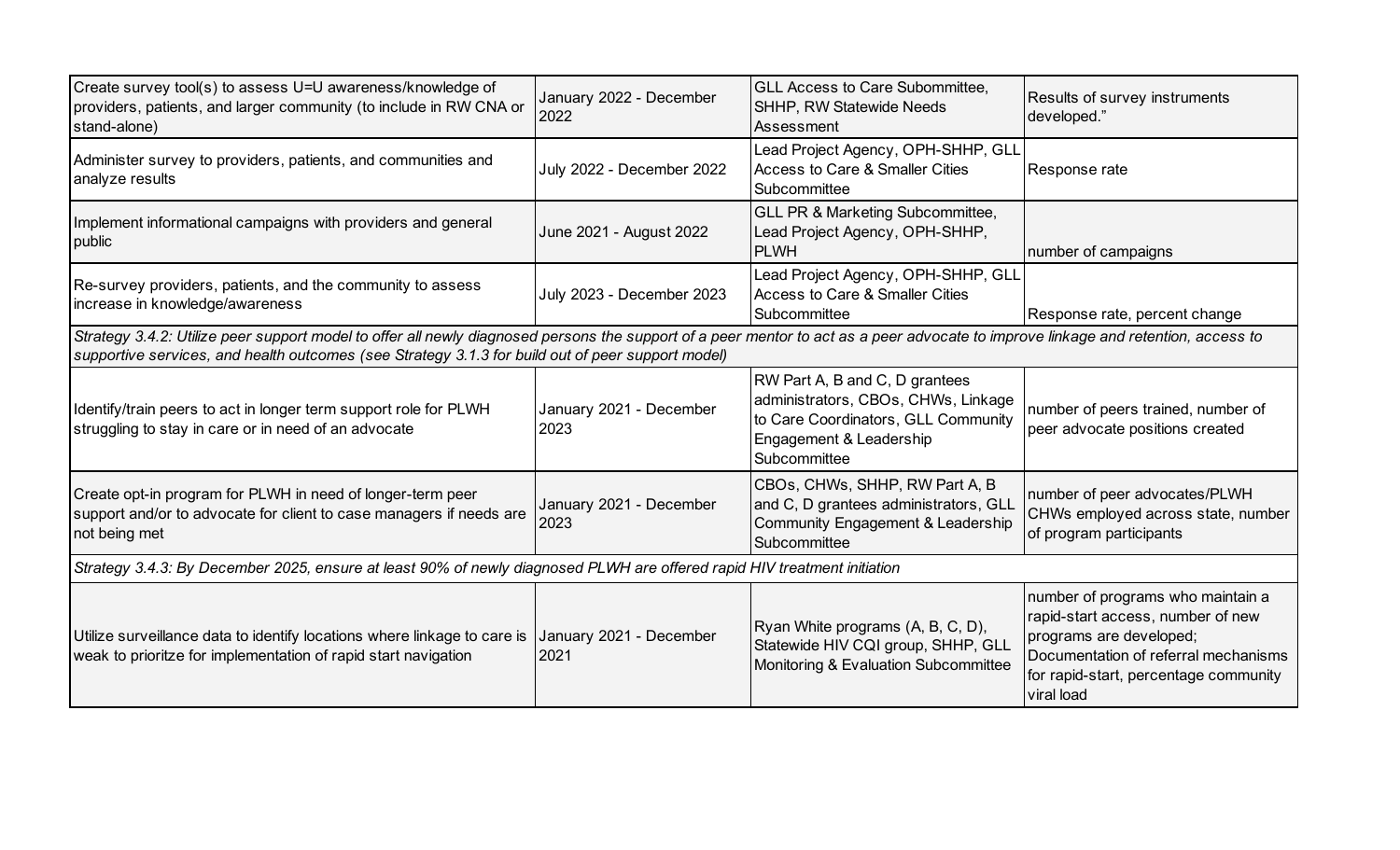| Expand number of providers offering rapid HIV treatment initiation                                                                                                                   | July 2021 - December 2025       | SHHP, Ryan White Administrators, GLL<br>Access to Care & Smaller Cities<br>Subcommitee                         | number of providers trained, number of<br>workflows developed, number of AETC<br>Rapid Start Practice Transformation<br>Projects             |
|--------------------------------------------------------------------------------------------------------------------------------------------------------------------------------------|---------------------------------|----------------------------------------------------------------------------------------------------------------|----------------------------------------------------------------------------------------------------------------------------------------------|
| Recommend that clinics have two-week supply of medication to<br>provide at time of diagnosis if wait times for initial appointments are<br>longer than guidance recommends           | July 2021 - December 2025       | <b>GLL Access to Care Subcommittee</b>                                                                         | Documentation of correspondence with<br>facility heads                                                                                       |
| Ensure 80% of patients complete an initial appointment with a<br>provider within 7 days of diagnosis                                                                                 | July 2021 - December 2025       | SHHP, Ryan White Administrators, GLL<br>Monitoring & Evaluation Subcommittee                                   | Individual site performance CQI data,<br>number of new HIV diagnoses,<br>percentage of diagnoses linked to care<br>within 7 days and 14 days |
| Strategy 3.4.4: Increase transportation support for people living with HIV to access clinic appointments, support sessions, and pharmacy services throughout the state of Louisiana  |                                 |                                                                                                                |                                                                                                                                              |
| Review RW funding priorities and allocations to determine if<br>expanding transportation services is possible                                                                        | January 2021 - December<br>2021 | <b>RW-Funded Agencies and Planning</b><br>Councils, GLL Access to Care &<br><b>Smaller Cities Subcommittee</b> | documentation of review of RW funding<br>regulations requirements for<br>transportation                                                      |
| Identify additional funding to expand transportation efforts                                                                                                                         | January 2021 - December<br>2021 | RW funded agencies, Regional/ Parish<br>partners, GLL Monitoring & Evaluation<br>Subcommittee                  | Funding identified to expand client<br>transportation services                                                                               |
| Develop regional partnerships to ensure coordination of expanding<br>transport to/from treatment/services (mental health, dental, etc)<br>when not provided through RW funded clinic | June 2021 - June 2022           | <b>GLL Access to Care Subcommittee</b><br>and Regional/Parish partners                                         | documentation of review of RW<br>regulations to determine if funding could<br>be used to expand transportation<br>services                   |
| Identify baseline for transportation services                                                                                                                                        | January 2021 - December<br>2021 | <b>GLL Monitoring &amp; Evaluation</b><br>Subcommittee, Regional/Parish<br><b>Partners</b>                     | number of clients receiving travel<br>assistance outside of RW-funded<br>services                                                            |
| Increase travel assistance for clients outside of RW-funded<br>services                                                                                                              | January 2022 - December<br>2025 | CBOs, GLL Access to Care & Smaller<br><b>Cities Subcommittee</b>                                               | % change in transportation funding                                                                                                           |
| Identify/develop client transportation evaluation plan and tracking<br>tools                                                                                                         | January 2022 - December<br>2022 | <b>GLL Monitoring &amp; Evaluation</b><br>Subcommittee, Regional/Parish<br>Partners, Statewide CQI workgroup   | Completed evaluation plan and tracking<br>tools                                                                                              |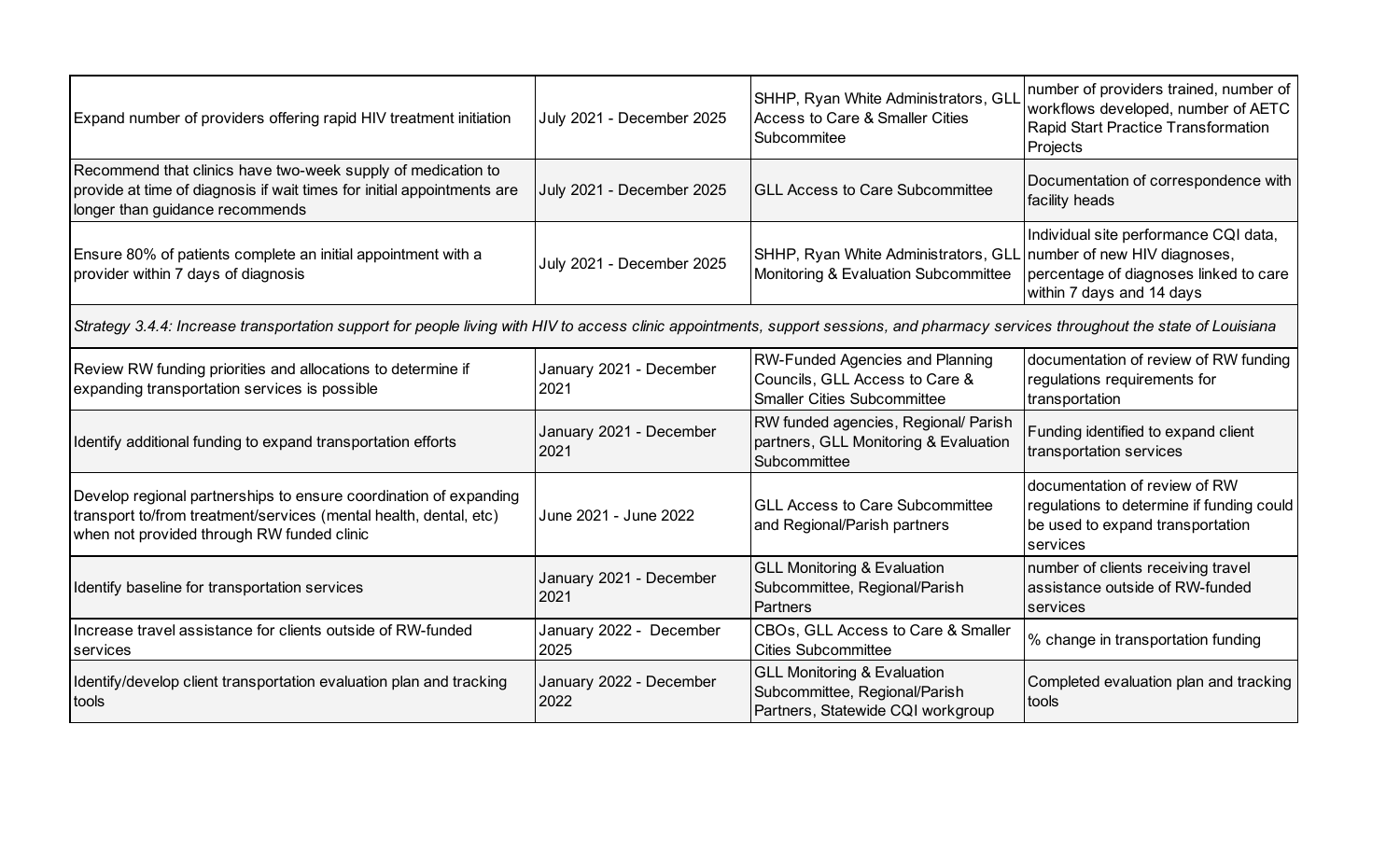| Track, evaluate and report back issues with Medicaid transportation   January 2022 - December<br>in order to inform program improvements                                                                                                                                                                                   | 2025                            | <b>GLL Monitoring &amp; Evaluation</b><br>Subcommittee, Statewide HIV CQI<br>Group, Case Managers                        | <b>Quarterly Reports reflecting clients</b><br>travel assistance received over-time                                                                                                             |
|----------------------------------------------------------------------------------------------------------------------------------------------------------------------------------------------------------------------------------------------------------------------------------------------------------------------------|---------------------------------|--------------------------------------------------------------------------------------------------------------------------|-------------------------------------------------------------------------------------------------------------------------------------------------------------------------------------------------|
| Identify/develop travel forms to ease facility ability to request travel<br>assistance, document services provided, submit for reimbursement                                                                                                                                                                               | January 2022 - June 2022        | <b>GLL Access to Care Subcommittee,</b><br>Case Managers Workgroup                                                       | Documentation of standardized travel<br>forms created for client transportation<br>services                                                                                                     |
| Objective 3.5: Improve access to HIV-related medical care and supportive services for undocumented populations                                                                                                                                                                                                             |                                 |                                                                                                                          |                                                                                                                                                                                                 |
| Strategy 3.5.1: Use data-informed strategies and best practices to conduct outreach with undocumented populations                                                                                                                                                                                                          |                                 |                                                                                                                          |                                                                                                                                                                                                 |
| Develop work group to research best practices in other states that<br>serve undocumented populations                                                                                                                                                                                                                       | July 2021 - December 2021       | <b>GLL Access to Care Subcommittee</b>                                                                                   | number of people recruited to<br>workgroup, number of reviews and<br>recommendations made                                                                                                       |
| Conduct focus groups w/ Spanish speakers (or other ethnic<br>minority groups with high numbers of undocumented persons living<br>in LA) including undocumented persons and/or key informant<br>interviews of those working closely with undocumented populations<br>to better understand their fears, challenges and needs | January 2022 - December<br>2022 | <b>GLL Access to Care Subcommittee,</b><br>WWAV staff, CBOs/non-traditional<br>partners working with Latinx community    | number of focus groups/interviews,<br>process documentation, number CHWs<br>providing outreach, number outreach<br>encounters, number of clinics<br>partnered with to follow<br>recommendations |
| Develop standards/share findings with clinics to adopt as<br>recommended practices                                                                                                                                                                                                                                         | January 2023 - March 2023       | <b>GLL Monitoring &amp; Evaluation and</b><br><b>Access to Care Subcommittee</b>                                         | number of people recruited to<br>workgroup, number of reviews and<br>recommendations made                                                                                                       |
| Develop campaign and conduct HIV-related outreach utilizing<br>advocates and CHWs who can reach this population                                                                                                                                                                                                            | March 2023 - December 2025      | <b>GLL Marketing &amp; PR, GLL Community</b><br>Engagement & Leadership<br>Subcommittees                                 | number of campaign materials created,<br>number of distribution sites, number of<br>materials disseminated                                                                                      |
| Conduct outreach to clinics serving undocumented clients to ensure<br>they are also following best practices to provide confidential<br>services, including HIV testing, treatment, and/or referral, to<br>undocumented populations                                                                                        | Jan 2023 - December 2025        | <b>SHHP Provider Detailers, GLL Access</b><br>to Care Subcommittee                                                       | number of reviews and<br>recommendations made                                                                                                                                                   |
| Strategy 3.5.2: Implement/expand testing and linkage through Mexican, Honduran, and other consulates, other venue-based testing sites                                                                                                                                                                                      |                                 |                                                                                                                          |                                                                                                                                                                                                 |
| Identify and create agreements between consulates and testing<br>providers (SHHP, CBOs) to offer testing days as well as treatment<br>providers to allow for seamless referral                                                                                                                                             | January 2021 - December<br>2025 | <b>GLL Access to Care and Coalition</b><br>Building Subcommittees, SHHP, CBOs,<br><b>CHWs, Consulate Representatives</b> | number of tests, number of new<br>CHWs/C&T staff hired, number of new<br>partnerships                                                                                                           |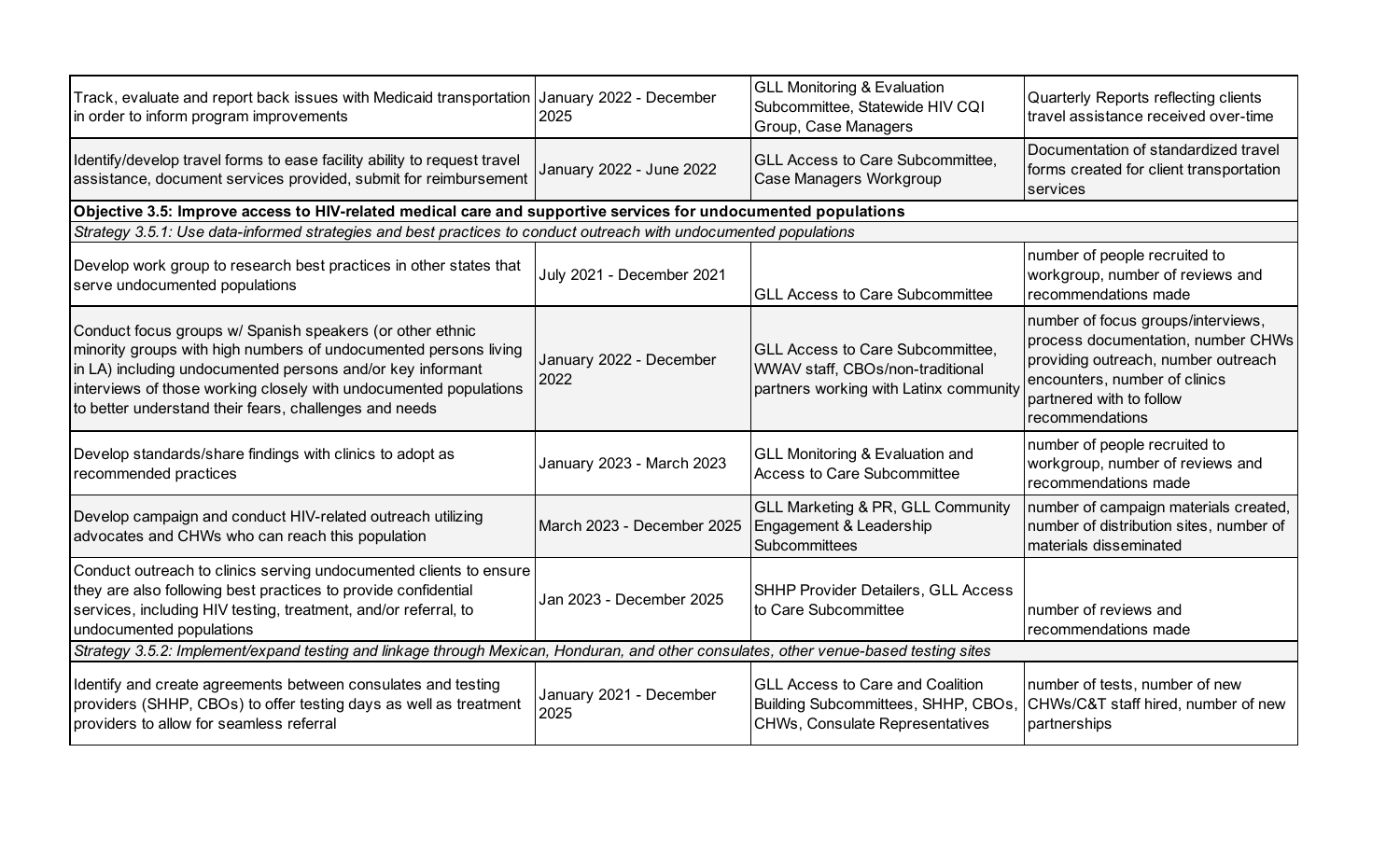| Identify funding to hire Spanish-speaking staff, CHWs, translate<br>materials                                                                                                                                                                                    | July 2022 - December 2022       | SHHP, CBOs, GLL Monitoring &<br><b>Evaluation Subcommittee</b>                                                                                                                                                | number of documents translated for<br>SHHP, number of interns linked to<br><b>CBOs</b>                                                                                                              |
|------------------------------------------------------------------------------------------------------------------------------------------------------------------------------------------------------------------------------------------------------------------|---------------------------------|---------------------------------------------------------------------------------------------------------------------------------------------------------------------------------------------------------------|-----------------------------------------------------------------------------------------------------------------------------------------------------------------------------------------------------|
| Strategy 3.5.3: Expand testing, linkage and culturally competent care across health systems and hospitals working with Spanish-speaking and undocumented populations                                                                                             |                                 |                                                                                                                                                                                                               |                                                                                                                                                                                                     |
| Assess geographic locations with high immigrant populations and<br>where services are currently being offered (including regional and<br>informal groups)                                                                                                        | January 2022 - July 2022        | SHHP, GLL Monitoring & Evaluation<br>and Access to Care Subcommittees,<br>CBOs, CHWs                                                                                                                          | number of new spanish-speaking hires,<br>number of tests, number of regional<br>organizers/advocates/key<br>stakeholders who serve this group                                                       |
| Survey providers to identify accommodations available to immigrant<br>populations as well as policies/practices that may act as barriers or<br>facilitators to serving these populations                                                                         | January 2022 - December<br>2022 | <b>GLL Access to Care, Community</b><br><b>Engagement and Monitoring &amp;</b><br>Evaluation Subcommittees, SHHP,<br>SHHP/LDH HEAT Team, SHHP<br>Regional Coordinators and Support<br>Services Monitors, CHWs | Organizational capacity assessment<br>tools (OCAT) completed                                                                                                                                        |
| Connect facilities with resouces to provide technical assistance to<br>those facilities lacking ability to provide comprehensive/culturally<br>appropriate services                                                                                              | January 2023 - December<br>2025 | SHHP/LDH HEAT Team, Capacity<br>Building Team, GLL Access to Care<br>Subcommittee                                                                                                                             | Organizational capacity assessment<br>tools (OCAT) completed                                                                                                                                        |
| Review of policies around data collection on immigration<br>status/reporting procedures and promote model policies for health<br>systems, hospitals, and clinics that ensure access to testing and<br>treatment regardless of immigration status                 | January 2022 - December<br>2022 | SHHP, GLL Monitoring & Evaluation<br>and Coalition Building Subcommittees                                                                                                                                     | number of new spanish-speaking hires,<br>number of tests, Organizational<br>capacity assessment tools (OCAT)<br>completed                                                                           |
| Identify funding and employ Spanish-speaking staff, CHWs from the<br>community to work with/provide outreach and services to<br>undocumented populations                                                                                                         | July 2022 - July 2023           | SHHP, CBOs, GLL Monitoring &<br><b>Evaluation Subcommittee</b>                                                                                                                                                | number of funding mechansims<br>identified, number of proposals<br>submitted, number of proposals funded,<br>number of documents translated for<br>SHHP, number of interns linked to<br><b>CBOs</b> |
| <b>4. SMALLER CITIES AND RURAL COMMUNITIES</b>                                                                                                                                                                                                                   |                                 |                                                                                                                                                                                                               |                                                                                                                                                                                                     |
| <b>Activities</b>                                                                                                                                                                                                                                                | <b>Time Frame</b>               | <b>Responsible Parties</b>                                                                                                                                                                                    | <b>Indicators</b>                                                                                                                                                                                   |
| Objective 4.1: Leverage strategic partnerships with organizations and individuals working directly with key populations to raise awareness on HIV, STIs, and Hepatitis<br>Strategy 4.1.1: Organize community outreach events with local partners and gatekeepers |                                 |                                                                                                                                                                                                               |                                                                                                                                                                                                     |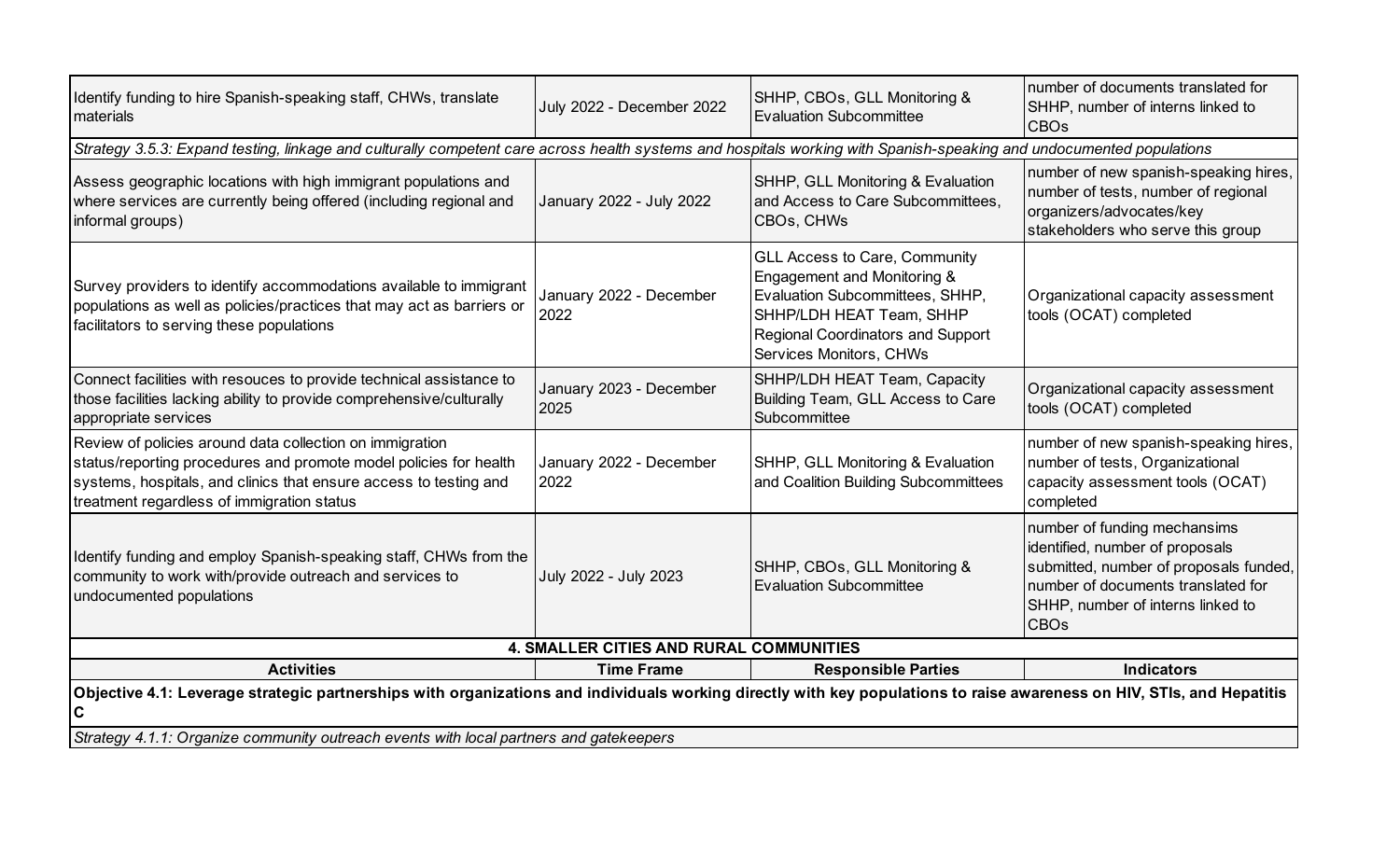| Identify community programming (formal or informal) that is already<br>in place in rural areas to inform development of<br>interventions/campaigns/outreach event format                                                                          | June 2021 - December 2021       | CBOs, local gatekeepers, FBOs,<br>SHHP (virtual campaigns), GLL<br>Community Engagement and Marketing programming<br>& PR Subcommittees | documentation of community                                                                                                   |
|---------------------------------------------------------------------------------------------------------------------------------------------------------------------------------------------------------------------------------------------------|---------------------------------|-----------------------------------------------------------------------------------------------------------------------------------------|------------------------------------------------------------------------------------------------------------------------------|
| Organize community outreach events tailored to specific groups<br>with local partners and gatekeepers around the state - Including<br>youth groups, young same-gender loving Black men, Black women,<br>people of transgender experience          | June 2021 - December 2025       | <b>GLL Community Engagement and</b><br>Marketing & PR Subcommittees,<br>CBO <sub>s</sub> ,                                              | number of outreach events conducted                                                                                          |
| Develop and implement ongoing communications for these<br>programs                                                                                                                                                                                | June 2021 - December 2025       | <b>GLL Marketing &amp; PR, GLL Community</b><br>Engagement & Leadership<br>Subcommittees                                                | documentation of materials developed,<br>documentation of materials distributed<br>and utilized                              |
| Create partnerships and improve referrals systems between HIV<br>service agencies and primary care centers, social services to<br>improve linkage to care for people newly diagnosed with HIV<br>(outreach targeting rural providers/gatekeepers) | June 2021 - December 2025       | <b>GLL Access to Care and GLL</b><br>Community Engagement & Leadership<br>Subcommittees, SHHP Services, LTC<br>Coordinators             | number of new partners identified in<br>HIV services referral network                                                        |
| Strategy 4.1.2: Build capacity of rural health clinics, FQHCs, social service organizations, universities and health science centers to provide linkage to HIV service agencies                                                                   |                                 |                                                                                                                                         |                                                                                                                              |
| Connect providers with low testing rates to Ryan White HIV service<br>organizations to provide testing services                                                                                                                                   | July 2021 - December 2022       | SHHP, HIV CQI Group, RW Part B/C,<br>CBOS, GLL Access to Care<br>Subcommittee                                                           | number of meetings between non-RW<br>and RW providers, change in testing<br>rate at non-RW providers                         |
| Provide materials/information that can be shared with clients at their<br>organizations. Offer in-service days or tabling events at partner<br>organizations.                                                                                     | July 2021 - December 2025       | AETCs, CBOs, CHWs, SHHP<br>(Marketing), GLL Access to Care and<br>Marketing & PR Subcommittees                                          | number of materials distributed, number<br>of tabling events                                                                 |
| Objective 4.2: Develop alternative methods of healthcare and testing delivery to improve access in rural areas                                                                                                                                    |                                 |                                                                                                                                         |                                                                                                                              |
| Strategy 4.2.1: Increase CHW workforce in all regions to expand community-based testing in rural areas                                                                                                                                            |                                 |                                                                                                                                         |                                                                                                                              |
| Train CHWs, peers, and community members in counseling and<br>testing                                                                                                                                                                             | January 2021 - December<br>2021 | OPH/SHHP Capacity Building staff,<br>CBOs, SHHP Community Health and<br>Outreach Supervisor, GLL Access to<br><b>Care Subcommittees</b> | number of CHWs trained on HIV<br>counseling and testing, number of<br>college students training as<br>ambassadors/counselors |
| Partner with local community-based organizations to offer<br>counseling and testing                                                                                                                                                               | January 2021 - December<br>2025 | OPH/SHHP Capacity Building staff,<br>CBOs, SHHP Community Health and<br>Outreach Supervisor, GLL Access to<br><b>Care Subcommittees</b> | number of partnerships created<br>(contracts and MOUs signed)                                                                |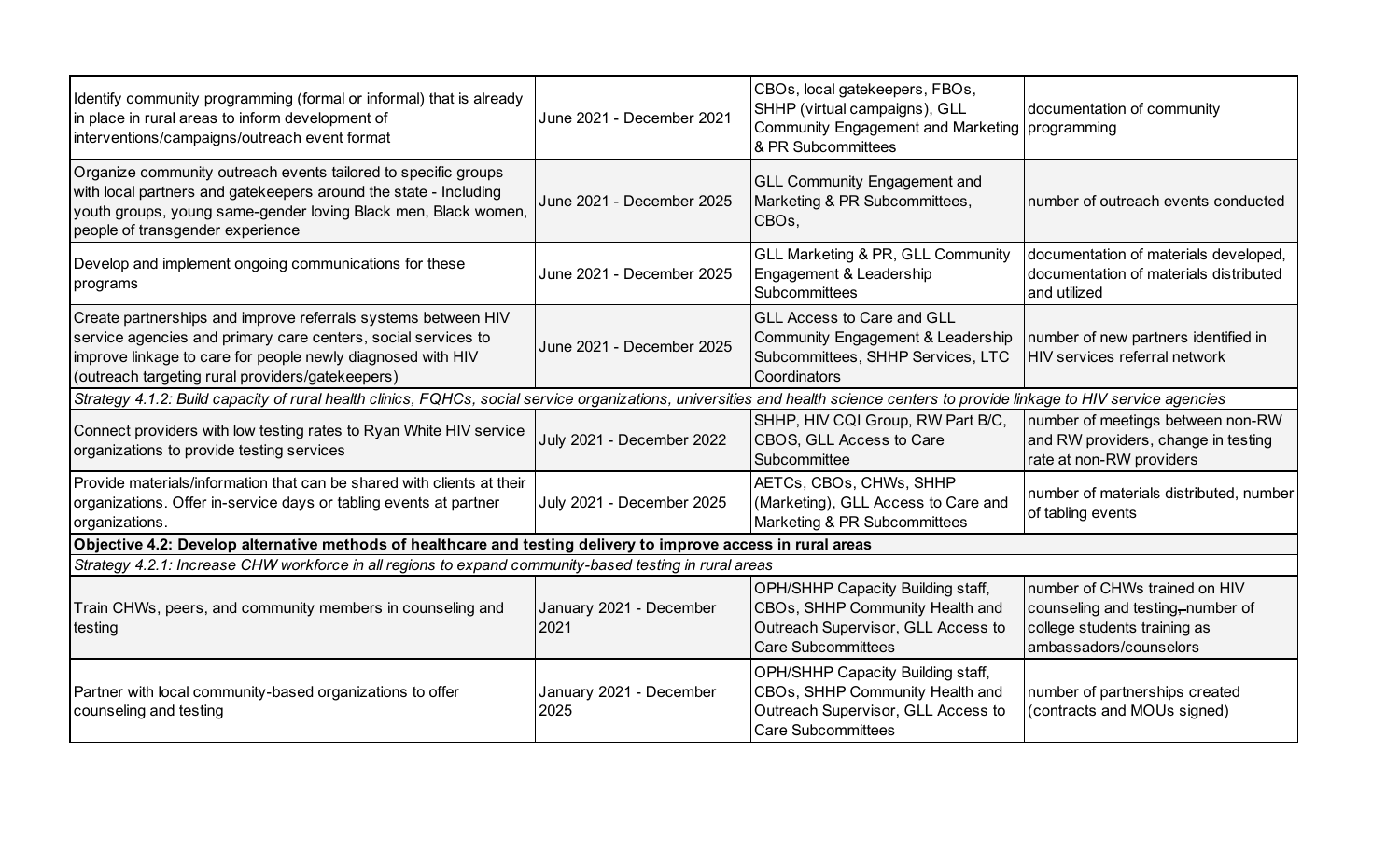| Train college students near rural areas to serve as<br>ambassadors/counselors                                                                                                    | January 2022 - December<br>2025 | <b>SHHP Capacity Building staff, Colleges</b><br>and Universities, GLL Access to Care<br>Subcommittees                                                                                | number of students trained as<br>ambassadors                                                                                                                                                                                    |
|----------------------------------------------------------------------------------------------------------------------------------------------------------------------------------|---------------------------------|---------------------------------------------------------------------------------------------------------------------------------------------------------------------------------------|---------------------------------------------------------------------------------------------------------------------------------------------------------------------------------------------------------------------------------|
| Identify service gaps and need to increase capacity of existing<br>mobile units                                                                                                  | July 2021 - December 2021       | <b>GLL Monitoring &amp; Evaluation and</b><br>Access to Care Subcommittees, SHHP                                                                                                      | documentation of assessement and<br>service gaps identified, number of C&T<br>sessions conducted through mobile<br>units                                                                                                        |
| Identify funding for at least one mobile unit per region                                                                                                                         | July 2021 - December 2022       | <b>GLL Monitoring &amp; Evaluation and</b><br>Access to Care Subcommittees,<br>SHHP, CBOs                                                                                             | number of grants applied, number of<br>grants awarded, documentation of<br>funding secured, Documentation of<br>procurement of mobile units                                                                                     |
| Strategy 4.2.2: Expand venue-based testing and linkage to care through community wellness programming                                                                            |                                 |                                                                                                                                                                                       |                                                                                                                                                                                                                                 |
| Work with industries to provide testing/outreach/wellness and health January 2022 - December<br>services on site (at refineries, fisheries/manufacturing, etc)                   | 2025                            | CBOs, SHHP Regional Coordinators,<br>LPCA/primary care providers, GLL<br>Access to Care, Coalition Building and<br><b>GLL Community Engagement &amp;</b><br>Leadership Subcommittees  | number of new venue-based testing<br>sites                                                                                                                                                                                      |
| Offer general health screenings, education and outreach to ensure<br>holistic care, confidentiality, and stigma reduction                                                        | January 2022 - December<br>2025 | CBOs, SHHP Regional Coordinators,<br>LPCA/primary care providers, GLL<br>Access to Care, Coalition Building, and<br><b>GLL Community Engagement &amp;</b><br>Leadership Subcommittees | number of health screenings, number<br>education sessions provided through<br>community wellness programs                                                                                                                       |
| Provide testing/outreach/wellness and health services through<br>community-based venues including FBOs, Community Centers, etc                                                   | January 2022 - December<br>2025 | CBOs, LPCA/primary care providers,<br>CHWs, GLL Access to Care & Smaller<br><b>Cities Subcommittee</b>                                                                                | number of tests administered, number<br>of general health and wellness<br>screenings and services provided<br>through community-based venues,<br>FBOs, community centers, number of<br>community-based venues partnered<br>with |
| Expand scope of service/service provision by pharmacists to offer<br>both testing and to act as prescriber to start some treatments (rapid<br>start of ART) with linkage to care | January 2022 - December<br>2023 | <b>GLL Access to Care and Coalition</b><br>Building Subcommittees in partnership<br>with Pharmacists/Pharmacy<br>association                                                          | documentation of service provisison<br>changes, number of tests provided<br>through pharmacies, number of clients<br>initiating treament through pharmacies                                                                     |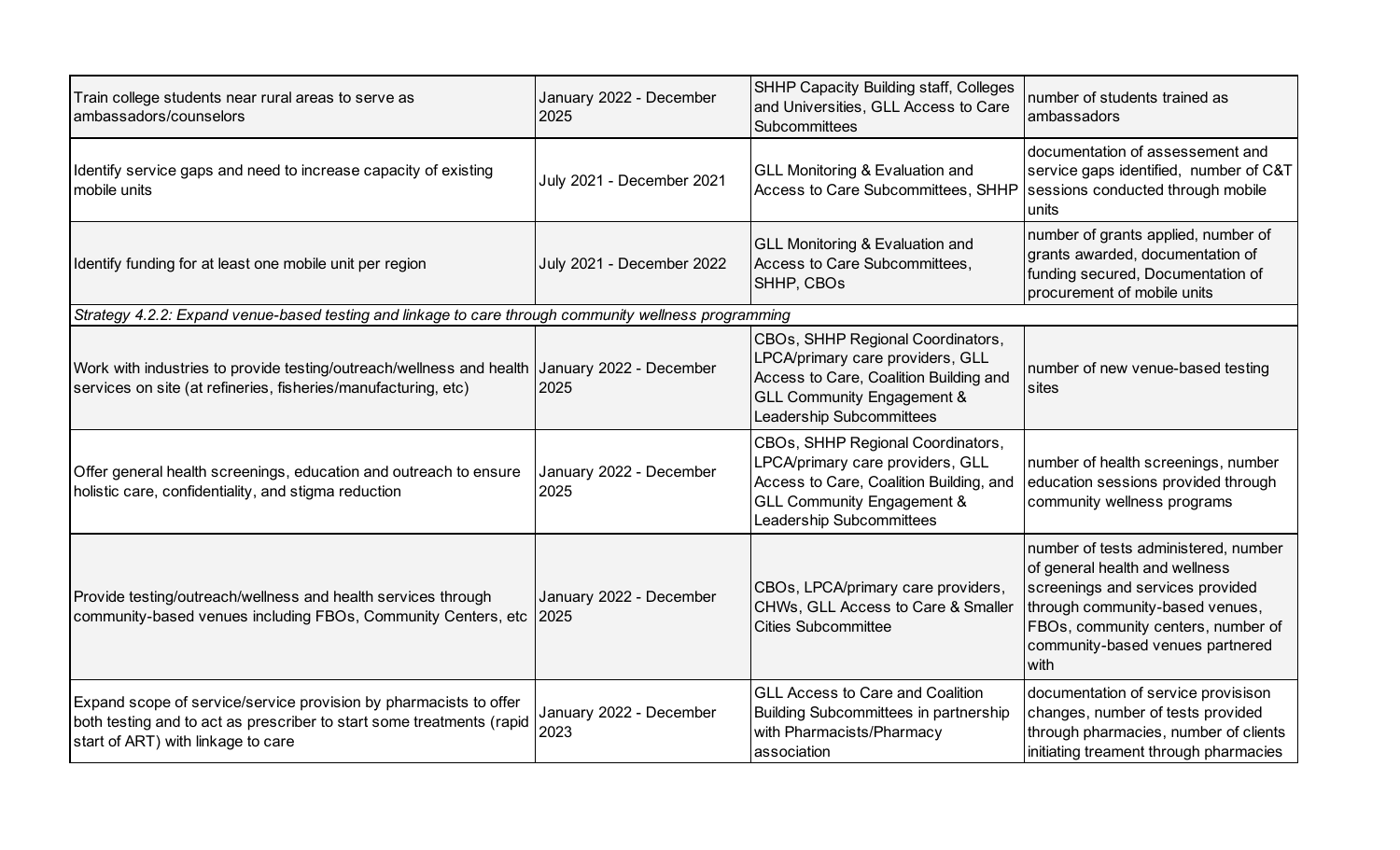| Participate in health fairs & collaborate with food pantries to provide<br>testing, services, outreach                                          | July 2021 - December 2025       | CBOs, FQHCs, Med/Allied Health<br>Students, GLL Access to Care,<br>Coalition Building and GLL Community<br>Engagement & Leadership<br>Subcommittees | number of tests administered through<br>health fairs and food pantries, number<br>of outreach encounters at health fairs<br>and food pantries                                                                                                       |
|-------------------------------------------------------------------------------------------------------------------------------------------------|---------------------------------|-----------------------------------------------------------------------------------------------------------------------------------------------------|-----------------------------------------------------------------------------------------------------------------------------------------------------------------------------------------------------------------------------------------------------|
| Strategy 4.2.3: Expand use of technology for HIV and STI screening, treatment, case management, and TelePrEP                                    |                                 |                                                                                                                                                     |                                                                                                                                                                                                                                                     |
| Explore options and funding opportunties, research and compile<br>information for app development                                               | June 2021 - December 2021       | SHHP, GLL Access to Care, Marketing<br>& PR and Monitoring & Evaluation<br>Subcommittees,                                                           | documentation of research, funding<br>opportunities available, and content<br>compiled for app development                                                                                                                                          |
| Create an app to connect people to services (testing, PrEP/condom<br>access, HIV and Hep C treatment, Medication-Assisted Therapy,<br>wellness) | January 2022 - December<br>2024 | SHHP, GLL Marketing & PR and<br>Monitoring & Evaluation<br>Subcommittees, App Developer                                                             | Process documentation on app<br>development and completion                                                                                                                                                                                          |
| Expand and support use of telemedicine for HIV medical care, peer<br>support, counseling, and case management                                   | January 2021 - June 2021        | <b>SHHP Services and Prevention, GLL</b><br>Access to Care and Marketing & PR<br>Subcommittees                                                      | number of telehealth visits conducted,<br>number of CBOs providing access<br>support for telehealth visits (private<br>space, computer access, etc), number<br>of community centers/other venues<br>offering telehealth support                     |
| Map broadband signals to better understand where telemedicine<br>would be available                                                             | July 2021 - December 2021       | SHHP, GLL Monitoring & Evaluation,<br>Internet service providers such as<br>AT&T or Cox                                                             | documentation of broadband mapping,<br>identification of service gaps                                                                                                                                                                               |
| Create telehealth hubs at health centers serving rural communities<br>without access to broadband/computer                                      | January 2022 - June 2022        | SHHP, GLL Monitoring & Evaluation,<br>Marketing & PR Subcommittees,<br>Internet service providers such as<br>AT&T or Cox                            | number of agreements between<br>providers of tests/telehealth, number of<br>home-tests administered, number of<br>telenavigation encounters, number of<br>referrals from telenavigation, number<br>of telehealth visits for home-testing<br>results |
| Advocate for reimbursement for telehealth visits (Medicaid, private<br>insurance, RW)                                                           | January 2021 - December<br>2021 | SHHP Services, GLL Access to Care<br>and Coalition Building Subcommittees                                                                           | documentation of advocacy efforts,<br>documentation of meetings with RW,<br>Medicaid and Insurance Providers,<br>documentation of changes to<br>reimbursement schedules                                                                             |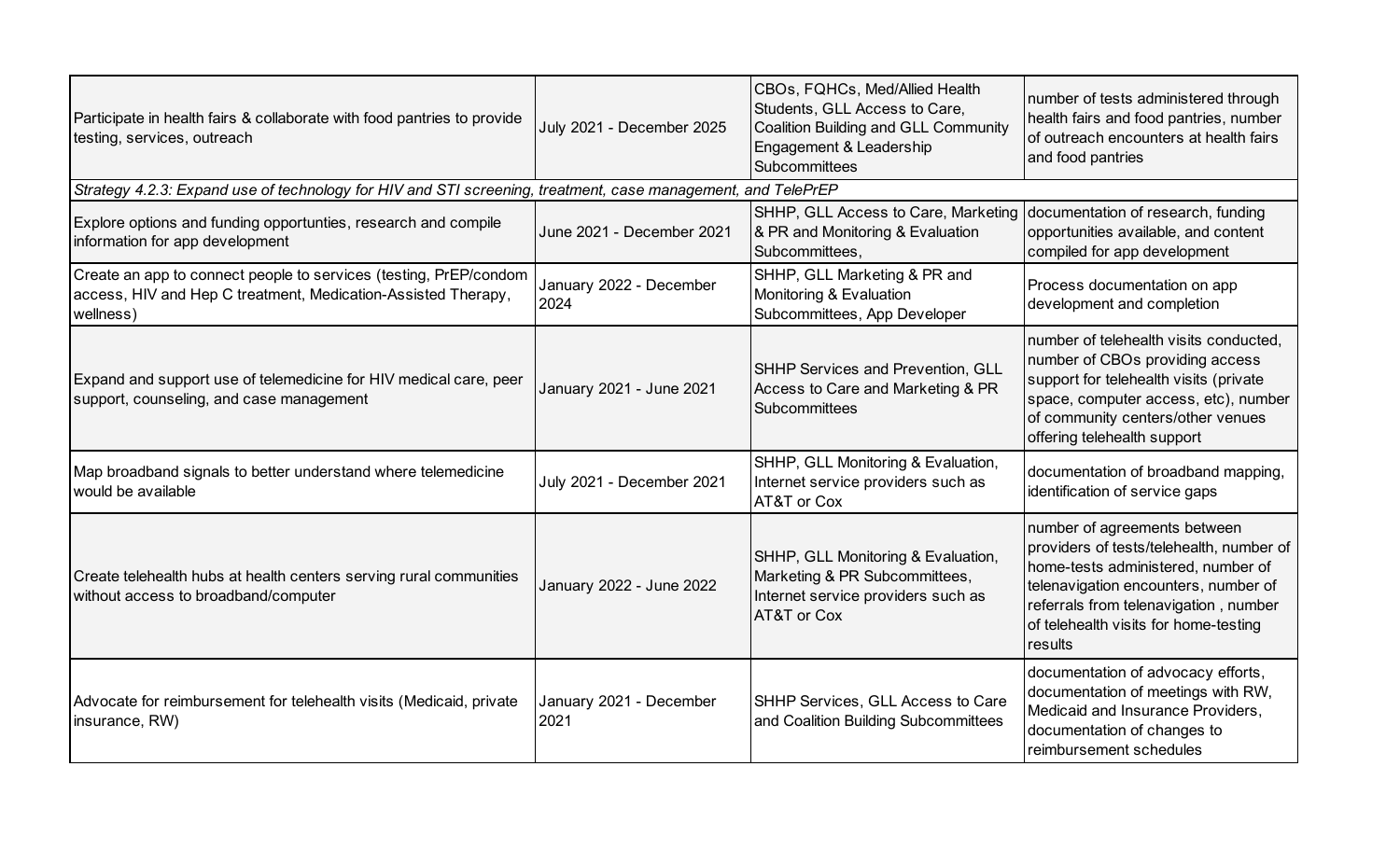| Integrate telehealth navigation and follow-up visits with home-based<br>testing                                                                      | January 2022 - December<br>2022    | SHHP Prevention, telehealth and home- number of home-based tests with<br>based testing providers, GLL Access<br>to Care Subcommittee                             | telehealth navigation or follow-up<br>conducted                                        |
|------------------------------------------------------------------------------------------------------------------------------------------------------|------------------------------------|------------------------------------------------------------------------------------------------------------------------------------------------------------------|----------------------------------------------------------------------------------------|
|                                                                                                                                                      | 5. DATA-DRIVEN POLICY AND ADVOCACY |                                                                                                                                                                  |                                                                                        |
| <b>Activities</b>                                                                                                                                    | <b>Time Frame</b>                  | <b>Responsible Parties</b>                                                                                                                                       | <b>Metrics</b>                                                                         |
| Objective 5.1: Improve data sharing and utilization across systems to improve linkage to care and treatment outcomes                                 |                                    |                                                                                                                                                                  |                                                                                        |
| Strategy 5.1.1: Work with commercial insurance carriers to improve HIV health outcomes (adherence, medical visits, viral load, prescription refills) |                                    |                                                                                                                                                                  |                                                                                        |
| Meet with commercial insurance plan providers to assess how they<br>currently track outcomes for PLWH and their HIV-focused initiatives              | July 2021 - December 2021          | Contacts between SHHP/BCBS, Patient<br>advocacy organizations, Access to<br>Care/Smaller Cities Subcommittee,<br>Pharmaceutical companies                        | Documentation that meeting with<br>commercial insurance plan providers<br>occurred     |
| Assess current knowledge of what HIV data they track and what<br>interventions they are doing                                                        | July 2021 - December 2021          | Statewide HIV CQI Group,<br>SHHP, BCBS, Patient advocacy<br>organizations, Access to Care/Smaller<br>Cities Subcommittee, Pharmaceutical<br>companies            | Documentation of findings                                                              |
| Work with insurance companies to target providers that have many<br>patients lost to follow-up to develop interventions to improve<br>retention      | January 2022 - December<br>2022    | Statewide HIV CQI Group,<br>SHHP, BCBS, Patient advocacy<br>organizations, Access to Care/Smaller<br>Cities Subcommittee, Pharmaceutical<br>companies            | Number of payers who agree to<br>engage in improving outcomes for<br><b>PLWH</b>       |
| Gather feedback from/survey members to discuss and create<br>solutions to overcome barriers to adherence                                             | January 2022 - December<br>2022    | Statewide HIV CQI Group, SHHP,<br>BCBS, Patient advocacy organizations, Documentation of data collection<br><b>Access to Care/Smaller Cities</b><br>Subcommittee | linstrument and results                                                                |
| Develop a workgroup to analyze insurance claims for gaps in<br>service and propose interventions to address identified gap                           | January 2022 - July 2022           | Statewide HIV CQI Group, SHHP,<br>BCBS, Patient advocacy organizations,<br><b>Access to Care/Smaller Cities</b><br>Subcommittee                                  | Documentation of workgroup meetings,<br>gaps identified, and proposed<br>interventions |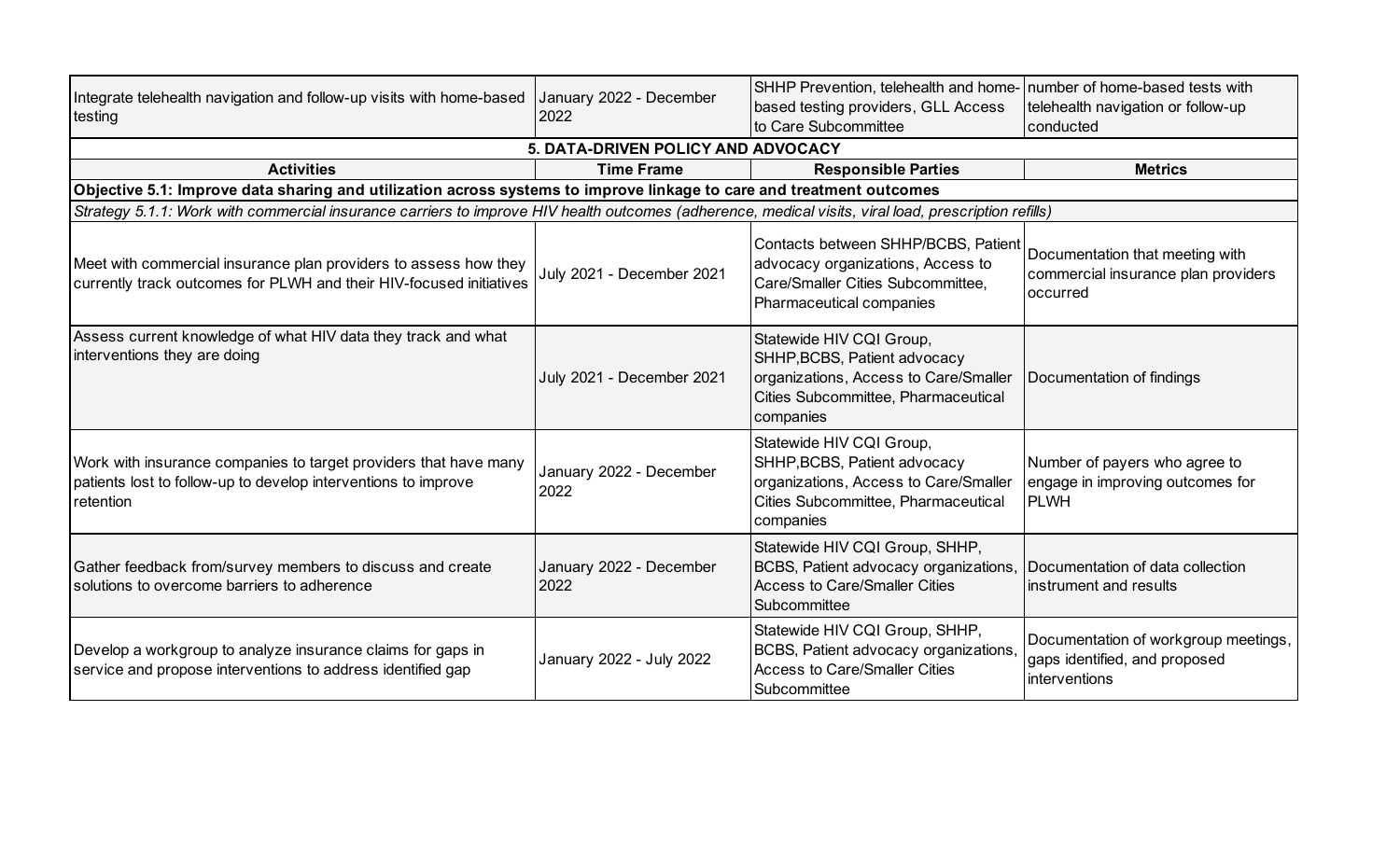| Provide reports on continuums of care back to the providers that<br>don't have CQI capacity to assess continuum of care indicators of<br>their caseloads                                                                                              | January 2022 - December<br>2022, and biannually thereafter Access to Care/Smaller Cities | Statewide HIV CQI Group, SHHP,<br>BCBS, Patient advocacy organizations,<br>Subcommittee                                                                      | Documentation of reports                                                                                      |
|-------------------------------------------------------------------------------------------------------------------------------------------------------------------------------------------------------------------------------------------------------|------------------------------------------------------------------------------------------|--------------------------------------------------------------------------------------------------------------------------------------------------------------|---------------------------------------------------------------------------------------------------------------|
| Assess utility of data sharing between ADAP and commercial<br>Insurance on prescription data for integration into data-to-care/public July 2021 - June 2022<br>health exchanges                                                                       |                                                                                          | Statewide HIV CQI Group, SHHP,<br>BCBS, Patient advocacy organizations,<br><b>Access to Care/Smaller Cities</b><br>Subcommittee                              | Documentation of findings                                                                                     |
| Strategy 5.1.2: Work with hospitals to identify PLWH who are out of care                                                                                                                                                                              |                                                                                          |                                                                                                                                                              |                                                                                                               |
| Expand information exchange programs linked to electronic medical<br>records databases to alert providers to clients presenting out of<br>care                                                                                                        | January 2021 - December<br>2023                                                          | Health Systems and Surveillance Units<br>at SHHP, hospital leaders, Access to<br><b>Care/Smaller Cities Subcommittee</b>                                     | Number of patients identified by<br>LAPHIE alert, Proportion of patients<br>identified who are linked to care |
| Create workgroup to identify contacts in major hospital systems<br>across LA that can influence leadership at hospitals to implement<br>information exchanges, engage with payors, and present data<br>exchange proposals to hospital leadership      | January 2021 - December<br>2021                                                          | SHHP, hospital leadership, clinics<br>within hospital systems (RW funded:<br>UMC, OLL, VDC), Members of GLL<br>Committees                                    | Number of new sites using LAPHIE (by<br>region)                                                               |
| Identify grants to help fund data exchange installation, maintenance,<br>and upgrades                                                                                                                                                                 | January 2022 - June 2022                                                                 | <b>GLL Monitoring &amp; Evaluation</b><br>Subcommittee                                                                                                       | Documentation of grants identified and<br>application                                                         |
| Work with contractor to install or update data exchange at hospitals                                                                                                                                                                                  | July 2022 - December 2023                                                                | <b>GLL Monitoring &amp; Evaluation</b><br>Subcommittee, LDH-OPH, Hospitals                                                                                   | Documentation of contract and<br>deliverables                                                                 |
| Strategy 5.1.3: By December 2025, implement a pilot program to establish health data exchanges with at least 5 parish jails and the state health departments to identify incarcerated<br>persons living with HIV and offer pre-/post-release services |                                                                                          |                                                                                                                                                              |                                                                                                               |
| Create statewide work group to identify key stakeholders across jail<br>systems                                                                                                                                                                       | January 2021 - July 2021                                                                 | <b>GLL Access to Care &amp; Smaller Cities</b><br>Subcommittee, SHHP - Prevention and<br>Services, CBOs, Representatives from<br><b>Jail Facilities</b>      | Documentation of meetings, Number of<br>meetings held, Number of work group<br>members recruited              |
| Review literature and best practices being utilized in other<br>jurisdictions, look at DOC model for possibility of expansion                                                                                                                         | January 2021 - July 2021                                                                 | Work Group, SHHP,<br>DOC/Representatives from Jail<br>Facilities and City Representatives,<br><b>GLL Access to Care &amp; Smaller Cities</b><br>Subcommittee | Documentation of literature search                                                                            |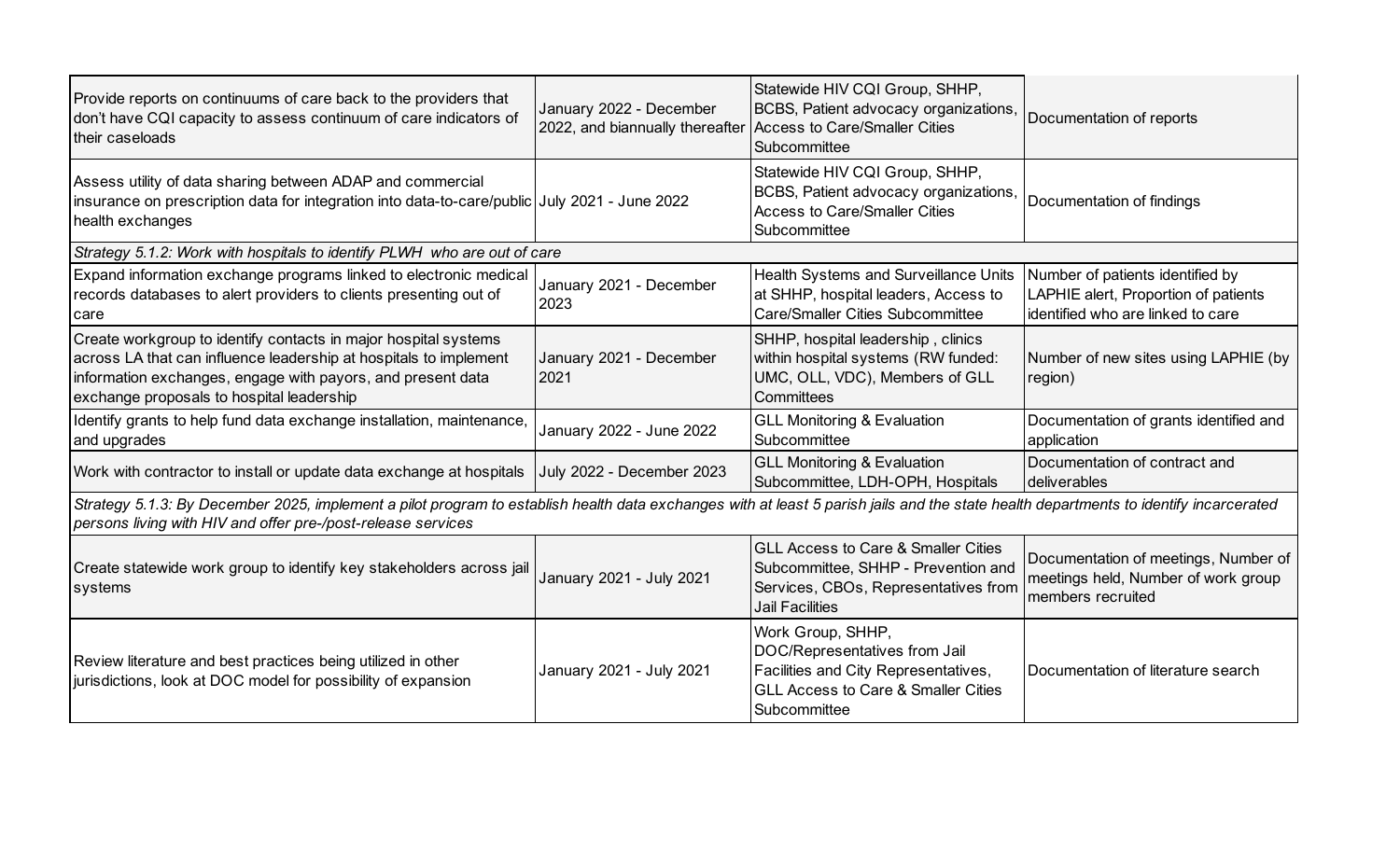| Utilize existing data to better understand scope of the population,<br>number of facilities                                                                                                 | January 2021 - July 2021  | Work Group, SHHP,<br>DOC/Representatives from Jail<br><b>Facilities and City Representatives,</b><br><b>GLL Access to Care &amp; Smaller Cities</b><br>Subcommittee | Documentation of findings                    |
|---------------------------------------------------------------------------------------------------------------------------------------------------------------------------------------------|---------------------------|---------------------------------------------------------------------------------------------------------------------------------------------------------------------|----------------------------------------------|
| Develop protocol for data sharing and pre-/post-release program<br>development                                                                                                              | July 2021 - December 2021 | Work Group, SHHP,<br>DOC/Representatives from Jail<br>Facilities and City Representatives,<br><b>GLL Access to Care &amp; Smaller Cities</b><br>Subcommittee        | Documentation of protocol and<br>development |
| Establish protocol for post-incarceration/transitional care education<br>and linkage to care (no less than 4 months prior to release/transition January 2021 - July 2021<br>out of custody) |                           | Work Group, SHHP,<br>DOC/Representatives from Jail<br>Facilities and City Representatives,<br><b>GLL Access to Care &amp; Smaller Cities</b><br>Subcommittee        | Documentation of protocol and<br>development |
| Objective 5.2: Increase collaborative agreements with institutional stakeholders to reduce stigma, discrimination, and criminalization of affected communities                              |                           |                                                                                                                                                                     |                                              |

| Strategy 5.2.1: By December 2025, modernize HIV criminalization statutes                                                                                                    |                           |                                                                                                                                                                |                                                                                    |
|-----------------------------------------------------------------------------------------------------------------------------------------------------------------------------|---------------------------|----------------------------------------------------------------------------------------------------------------------------------------------------------------|------------------------------------------------------------------------------------|
| Consult on proposed changes to the existing statue and advocate to January 2021 - March 2022<br>have bill sponsored in Spring 2022 Legislative Session                      |                           | LCCH, LAAN, GLL Coalition Building &<br>Advocacy Subcommittee                                                                                                  | Number of bills put forth in 2022<br>session                                       |
| Seek institutional sign-on to support messaging and rationale for<br>policy change                                                                                          | January 2021 - March 2022 | LCCH, LAAN, LDH, National HIV Policy Documentation of written rationale for<br>agencies, GLL Coalition Building &<br>Advocacy Subcommittee                     | policy change, number of stakeholders<br>signed on                                 |
| Identify person/legislator to write/sponsor bill                                                                                                                            | January 2021 - March 2022 | LCCH, LAAN, GLL Coalition Building &<br>Advocacy Subcommittee                                                                                                  | Number of bill sponsors                                                            |
| Use existing and newly formed advocacy network to campaign,<br>raise awareness and build support in trainings and meetings such<br>as a Summit on HIV Criminalization       | June 2021 - December 2022 | LCCH, LAAN, CBOs, Governor's<br>Commission on HIV/AIDS and Hepatitis stakeholders, Number of events or<br>C, GLL Coalition Building & Advocacy<br>Subcommittee | Number of meetings/trainings with<br>meetings to educate on HIV<br>criminalization |
| Strategy 5.2.2: Partner with criminal justice and other state systems to establish policies to ensure equitable treatment of PLWH, LGBTQ+ persons, and other groups who are |                           |                                                                                                                                                                |                                                                                    |

*vulnerable to HIV and criminalization*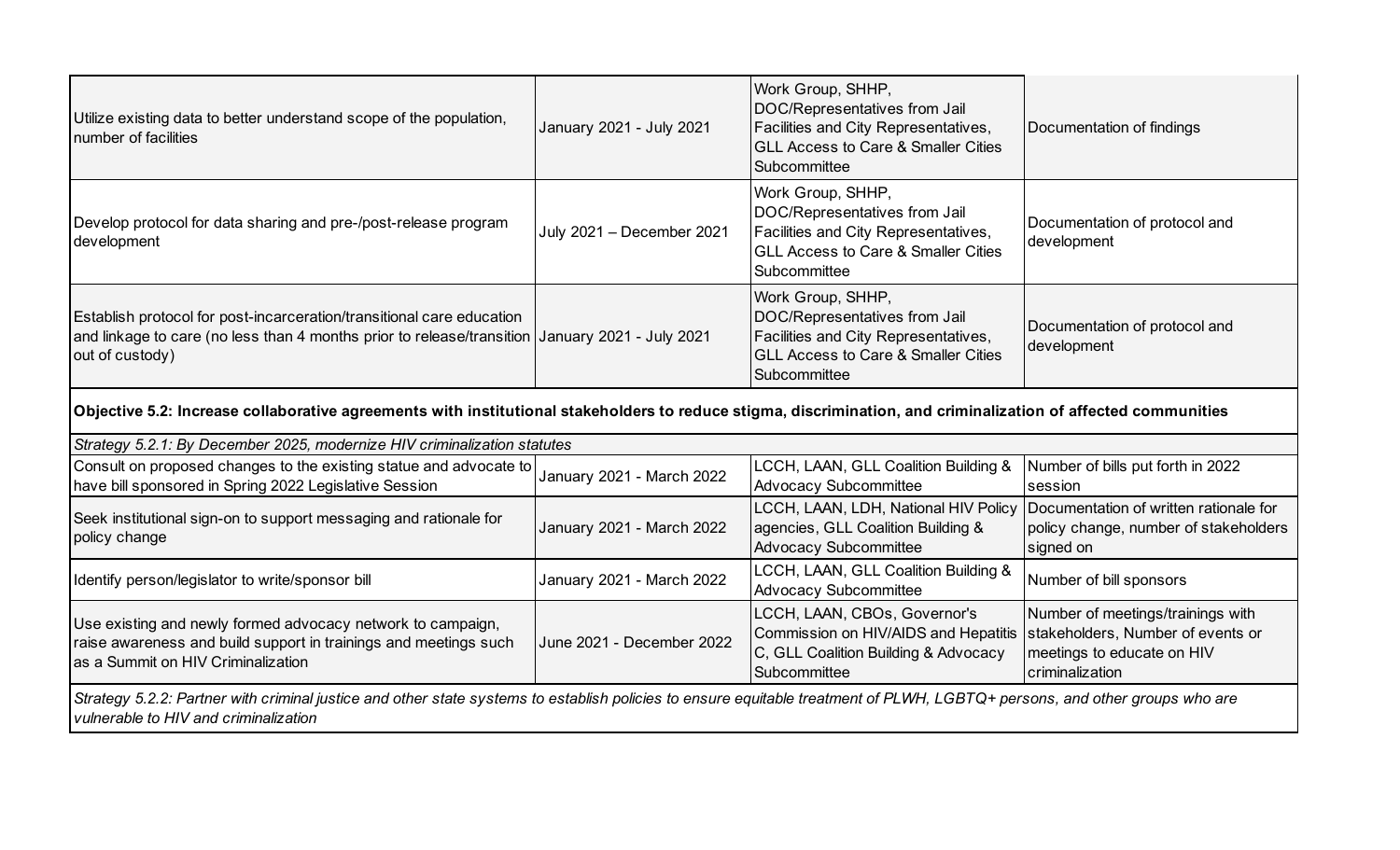| Establish health data sharing agreements between target agencies<br>and SHHP to better understand risk and inform policy changes at<br>institutional level (demographics, linkage to care, identified risk<br>factors)                             | January 2022 - December<br>2022 | <b>GLL Monitoring &amp; Evaluation</b><br>Subcommittee, OPH-SHHP, LPCA                                                        | Number of data sharing agreements                                                                                           |
|----------------------------------------------------------------------------------------------------------------------------------------------------------------------------------------------------------------------------------------------------|---------------------------------|-------------------------------------------------------------------------------------------------------------------------------|-----------------------------------------------------------------------------------------------------------------------------|
| Work with these systems and provide recommendations and<br>training regarding treatment of transgender persons, LGBTQ+<br>persons, intimate partner and sexual assault survivors                                                                   | January 2022 - December<br>2025 | OPH-SHHP, GLL Coalition<br>Building/Monitoring & Evaluation<br>Subcommittees                                                  | Number of trainings, Number of<br>participants, Number of participating<br>organziations                                    |
| Conduct evaluation of policy schedule and make recommendations<br>re: those who may become involved with justice systems in LA<br>through sentencing reports, parole hearing and other probation<br>considerations, including housing requirements | January 2022 - December<br>2025 | <b>GLL Coalition Building/Monitoring &amp;</b><br>Evaluation Subcommittees, CBOs<br>working in policy/criminal justice reform | Documentation of findings,<br>documentation of recommendations,<br>Number of partnerships with criminal<br>justice agencies |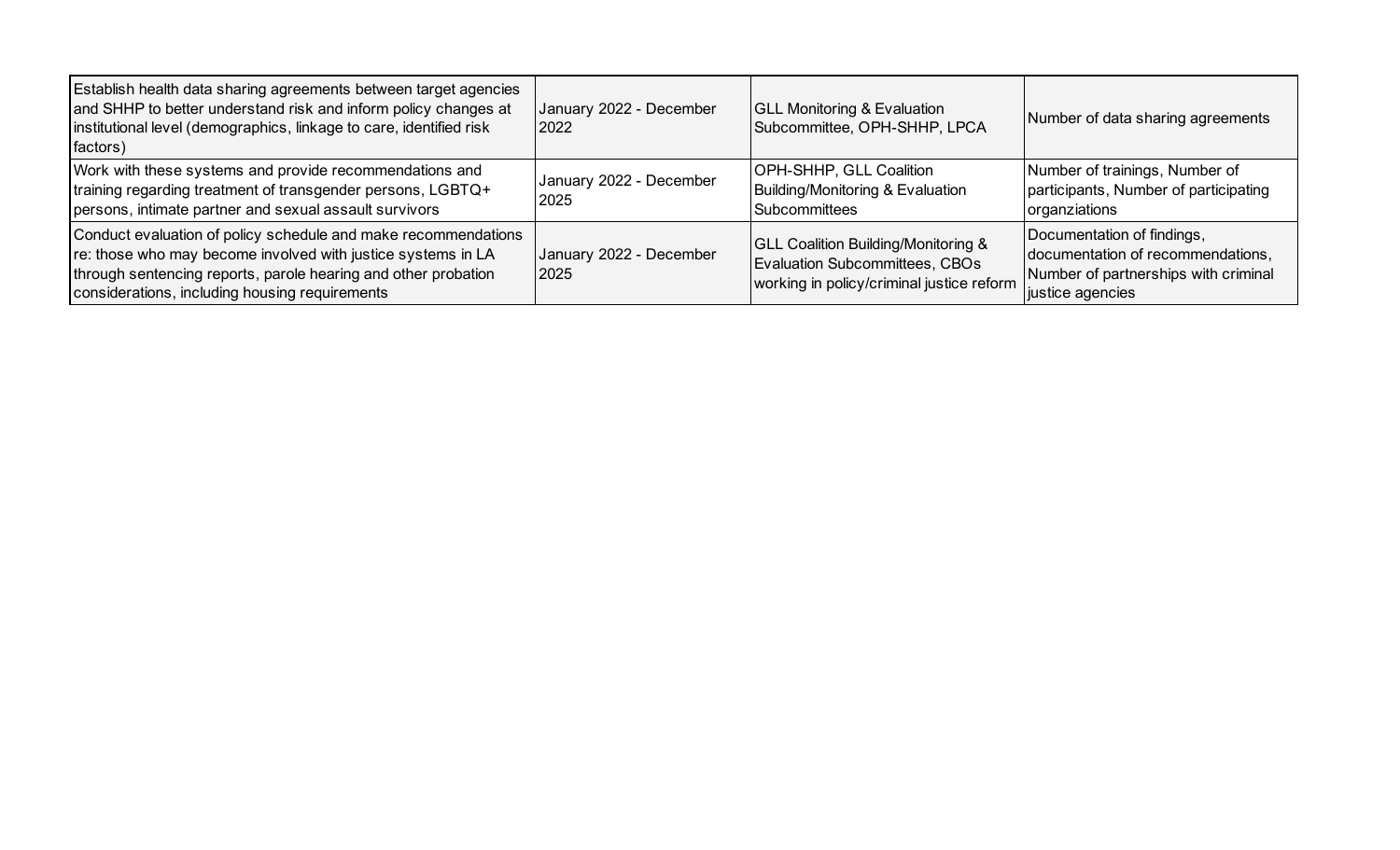| Conduct outreach and education on role in public health in general<br>and benefit to communities, draft and advocate for model policies for<br>target entities to adopt                                                                                                                                         | January 2023 - December<br>2025 | <b>GLL Coalition Building/Monitoring &amp;</b><br><b>Evaluation Subcommittees, OPH-</b><br>SHHP, WWAV   | Number of outreach and education<br>events held, documentation of policy<br>proposals                                                                                                                                      |
|-----------------------------------------------------------------------------------------------------------------------------------------------------------------------------------------------------------------------------------------------------------------------------------------------------------------|---------------------------------|---------------------------------------------------------------------------------------------------------|----------------------------------------------------------------------------------------------------------------------------------------------------------------------------------------------------------------------------|
| Support the provision of legal education for ADA application for<br>social service agencies to ensure PLWH are adequately protected<br>to court case managers, judges, lawyers, staff                                                                                                                           | January 2022 - December<br>2025 | <b>GLL Coalition Building/Monitoring &amp;</b><br>Evaluation Subcommittees, OPH-<br>SHHP, WWAV          | Number of trainings, Number of<br>participants                                                                                                                                                                             |
| Strategy 5.2.3: Partner with universities, state professional societies, professional training organizations, and HIV medical care providers to create and/or expand training tracks on<br>HIV for medical and other allied health profession students, including coursework, internships, and residency tracks |                                 |                                                                                                         |                                                                                                                                                                                                                            |
| Complete an inventory of HIV-related training for medical and allied<br>health students in Louisiana                                                                                                                                                                                                            | January 2021 - June 2021        | AETC, SHHP, Independent Policy<br>Consultants, GLL Coalition Building &<br><b>Advocacy Subcommittee</b> | Documentation of inventory process<br>and results                                                                                                                                                                          |
| Draft whitepaper in support of creating/expanding HIV specific<br>training opportunities for health professionals                                                                                                                                                                                               | July 2021 - December 2021       | <b>GLL Planning Group, AETC, GLL</b><br><b>Coalition Building &amp; Advocacy</b><br>Subcommittee        | Documentation of position paper, HIV<br>training among health professionals,<br>comprehensive list of potential<br>partners, documentation of meetings<br>with potential partners, cooperative<br>agreements with partners |
| Conduct a comprehensive search of prospective partner<br>organizations and institutions, including contact information                                                                                                                                                                                          | July 2021 - December 2021       | <b>GLL Planning Group, AETC, GLL</b><br>Coalition Building & Advocacy<br>Subcommittee                   | Documenation of search process,<br>Number of potential partners identified                                                                                                                                                 |
| Identify physicians to champion the case and promote buy-in among<br>prospective partners                                                                                                                                                                                                                       | July 2021 - December 2021       | <b>GLL Coalition Building &amp; Advocacy</b><br>Subcommittee                                            | Number of champions on-board                                                                                                                                                                                               |
| Reach out to each prospective partner to discuss options for HIV-<br>specific training within their organization or institution and consult on<br>development of training modules/tracks                                                                                                                        | January 2022 - July 2022        | <b>GLL Coalition Building &amp; Advocacy</b><br>Subcommittee, AETC                                      | Documentation of consultation                                                                                                                                                                                              |